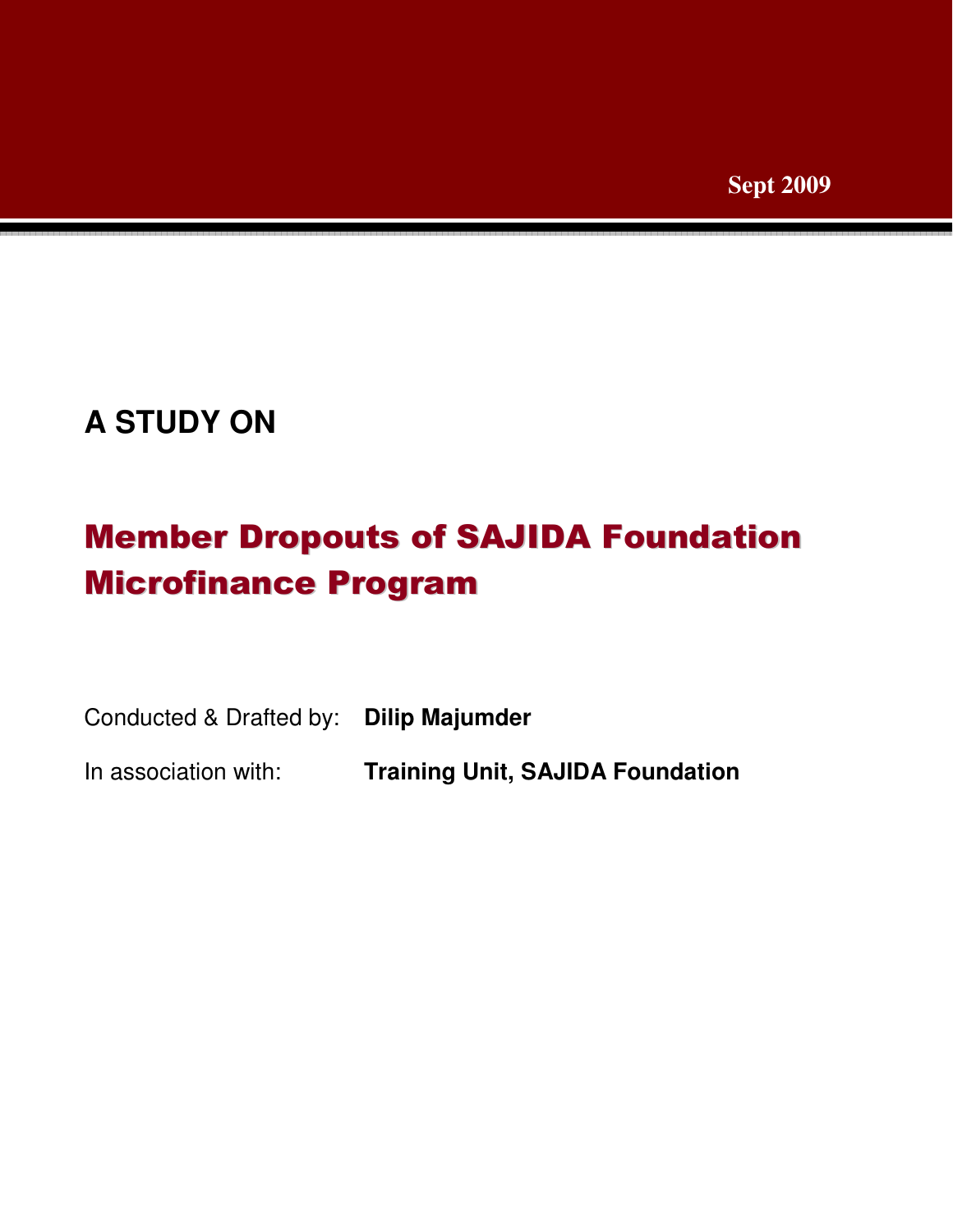## Table of Contents **Pg No. Pg No. Pg No.**

| <b>List of Tables</b>                                                                                                                                                                                                                                                                                                                                                                                                                                                                               |                                                                                  |
|-----------------------------------------------------------------------------------------------------------------------------------------------------------------------------------------------------------------------------------------------------------------------------------------------------------------------------------------------------------------------------------------------------------------------------------------------------------------------------------------------------|----------------------------------------------------------------------------------|
| Table 1.0: Details of Branches<br>Table 1.1: Causes behind Member Drop out                                                                                                                                                                                                                                                                                                                                                                                                                          | 6<br>10                                                                          |
| <b>List of Figures</b>                                                                                                                                                                                                                                                                                                                                                                                                                                                                              |                                                                                  |
| Figure 1: Causes behind Member Drop out<br>Figure 2: Year-wise Member Drop out Ratio<br>Figure 3: Loan Utilization<br>Figure 4: Present Status of Members' Business<br>Figure 5: The Nature of Dropping Out<br>Figure 6: Attractive Services of Other MFIs<br>Figure 7: Readmission Attitude                                                                                                                                                                                                        | 8<br>11<br>11<br>11<br>12<br>14<br>14                                            |
| Abstract                                                                                                                                                                                                                                                                                                                                                                                                                                                                                            | 03                                                                               |
| Acknowledgement                                                                                                                                                                                                                                                                                                                                                                                                                                                                                     | 04                                                                               |
| A Glimpse of SAJIDA Foundation                                                                                                                                                                                                                                                                                                                                                                                                                                                                      | 04                                                                               |
| Introduction and Background                                                                                                                                                                                                                                                                                                                                                                                                                                                                         | 05                                                                               |
| Objectives                                                                                                                                                                                                                                                                                                                                                                                                                                                                                          | 05                                                                               |
| Research Methodology and Data Collection Procedure                                                                                                                                                                                                                                                                                                                                                                                                                                                  | 06                                                                               |
| Dropping out Perspective and Impact                                                                                                                                                                                                                                                                                                                                                                                                                                                                 | 07                                                                               |
| Limitations of the Study                                                                                                                                                                                                                                                                                                                                                                                                                                                                            | 07                                                                               |
| <b>Chapter I: Summary of Findings</b>                                                                                                                                                                                                                                                                                                                                                                                                                                                               | 08                                                                               |
| <b>Chapter II: A Closer Look at Dropout Study Findings</b><br>Membership<br>Use of Loan<br><b>Present Status of Business/Project</b><br>Voluntary Member Drop out<br>Involuntary Member Drop out<br><b>Other Causes</b><br>Causes behind Voluntary Drop Out<br>Dealings with other NGOs<br><b>Opinions of Dropouts Regarding other NGOs</b><br><b>Option of Readmission</b><br><b>Conclusion &amp; Recommendations</b><br>Annexure 1: Member Dropout Data Table<br>Annexure 2: Survey Questionnaire | 11<br>11<br>11<br>11<br>12<br>12<br>12<br>12<br>14<br>14<br>14<br>15<br>17<br>19 |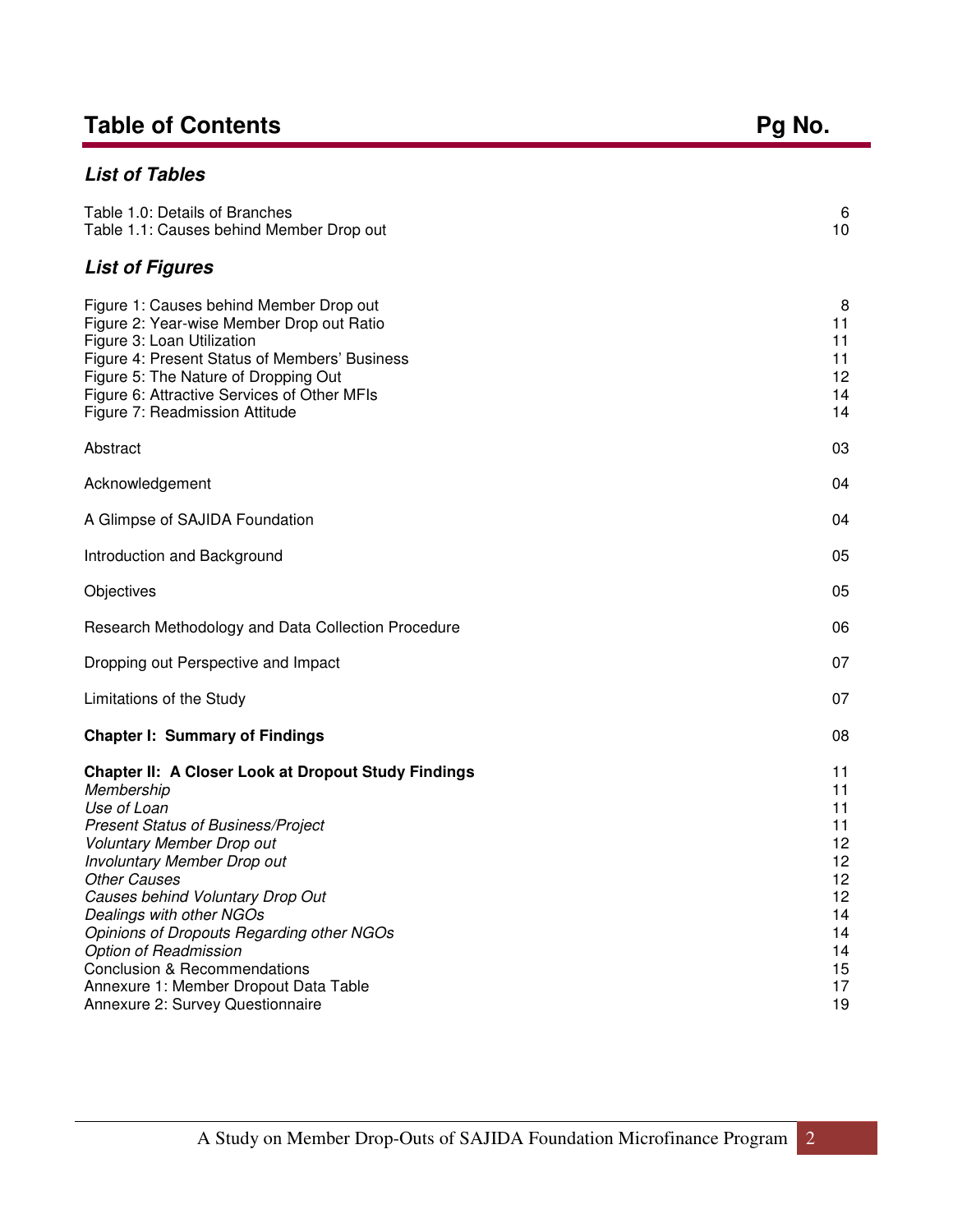### **Abstract**

Dropping out of members is a problem common to all microfinance organizations with damaging effects on program efficiency and stability as well as overall organizational sustainability. SAJIDA Foundation sought to investigate this phenomenon with the intent to turn-around its 53% dropout rate recorded last year. A survey research was launched in this regard where, through a structured questionnaire, 400 dropped-out members were interviewed starting April 16, 2009. The survey that ended on the first week of July, aimed to study the level of existing customer relationship, the views of the clientele regarding the organization and the existing products, measure the attitude and performance of the team members of the branches and, most importantly, identify the key reasons for such a high rate of member drop-out. In the long-run, this study will serve as a basis for the formation and modification of policies at SAJIDA Foundation regarding clients and products, forging sustainable relationships with clients, developing better products and services and fostering long-term unity of members towards SAJIDA Foundation's mission implementation.

Some of the key reasons behind member drop-out that have been identified through this study include: inability to repay loans, wrongly selected clientele, inadequate marketing and loose customer relations, group responsibility of loan payment, multiple membership, misconduct with members, guarantor system and a few rigid trendy service facilities. The survey research revealed that 82% of dropouts had voluntarily terminated their memberships while 15% did not leave organization voluntarily. The remaining 3% of members interviewed did not give a clear response regarding dropping out. The percentage whose memberships had been involuntarily terminated included troublesome members whom the organization had chosen to 'weed out' typically due to bad attitude and behavior, tendency to deviate from timely payments on loan installments and other behavior-related issues. Such members are expelled from the member group at the discretion of concerned officials of the organization once their loans have been realized. On the other hand, the survey found that the main factors leading to voluntary withdrawal of membership included: inability to make regular loan payments, no longer needing a loan, mandatory attendance requirements, barriers imposed by family, having to make payments on behalf of escaped members, failure to ensure a guarantor, misconduct, larger loan expectations, advanced payment and early loan receiving option, lack of a monthly installment option, not being able to withdraw from savings and issues with SAJIDA Foundation's HELP services.

SAJIDA's analysis of the survey results also revealed that the drop-out rate was highest among first-year clientele, indicating greater choice diversification when it came to products and services. Yet another significant finding of the study is that most dropped out members had utilized their loans properly and a good majority had invested their loans in small businesses. 65% of those who had invested their loans in businesses affirmed through the survey that their business/project was running well, while the remaining 33% had failed in their ventures.

When it came to dealings with other NGOs, the study found that nearly 43% of dropped out members were members of other big NGOs, with ASA holding the largest percentage of SAJIDA Foundation dropouts. Majority of respondents who had joined other NGOs after dropping out opined that greater flexibility when it came to attendance at the centre meetings was the primary reason for joining a different NGO. Others pointed to bigger loan sizes, loan adjustment facility with savings, monthly installment facility and health services as reasons for opting for another NGO. This implies that improved products and services as well as more effective marketing may improve the drop-out scenario for SAJIDA Foundation.

While SAJIDA Foundation's high drop-out rate is unquestionably a cause of concern, this study provides significant insights into some of its key causes, thereby suggesting ways of improving member participation. The willingness of more than half of the dropped out members to readmit to SAJIDA Foundation is a positive indication in this regard of the significant possibility of improvement in the future. It also suggests that while adequate focus must be maintained on proper member selection, the organization must also pay close attention to addressing the apparent deficiencies within its microfinance program.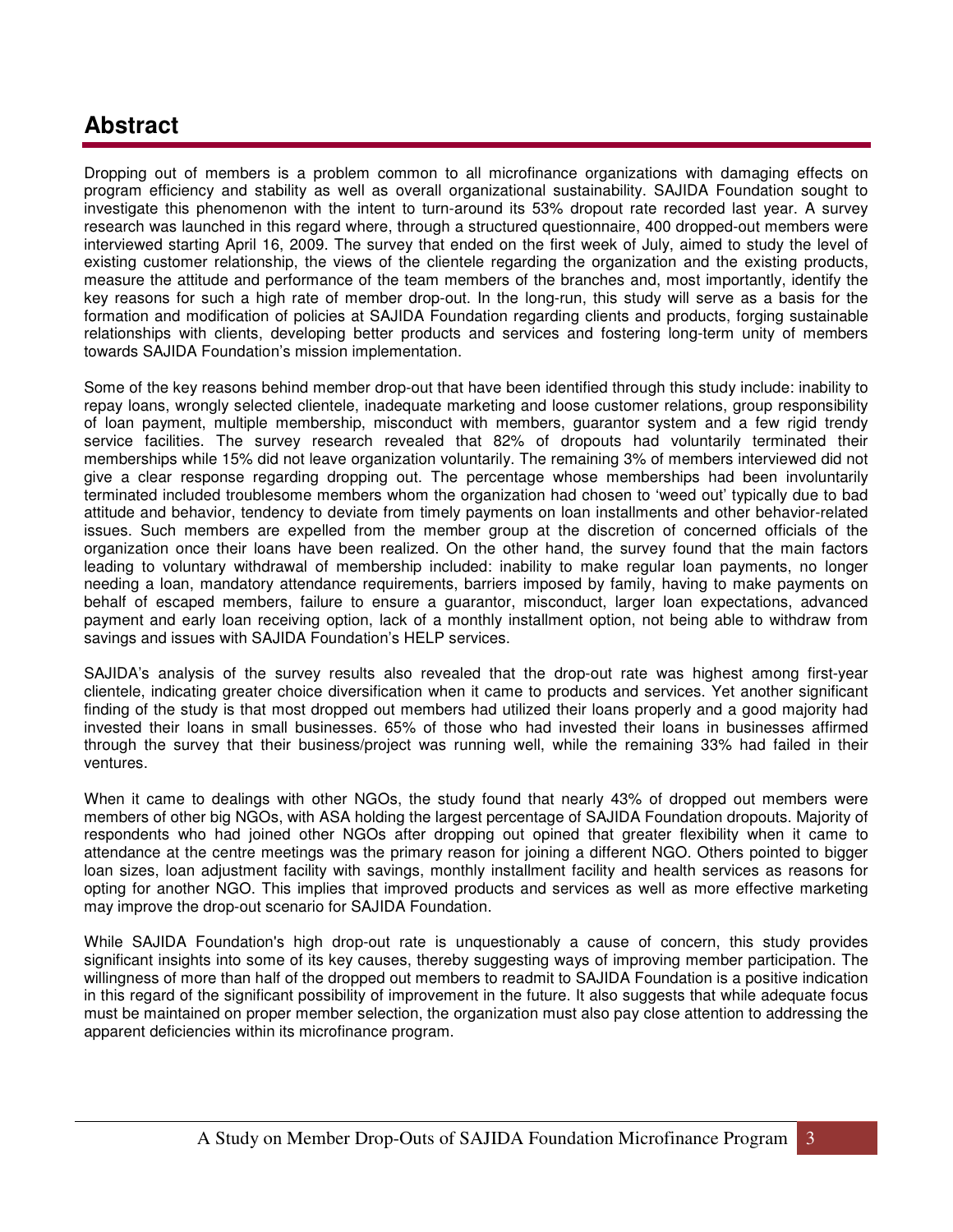### **Acknowledgement**

SAJIDA Foundation's study on clientele drop-outs is an initiative that has yielded valuable insights that will, no doubt, prove greatly beneficial in improving the effectiveness and quality of services of the Microfinance program. We would like to convey our sincere thanks to the management of SAJIDA Foundation, especially the **Executive Director**, **Zahida Fizza Kabir**, whose keen interest, vision, enthusiasm and wisdom helped give shape to the study.

Our heartfelt thanks go out to all our colleagues who have been generous in rendering all-out cooperation at all times. Thanks also go to **Md. Monerul Islam Khan, Program Head, Microfinance,** for his valuable suggestions and spontaneous cooperation.

We are very grateful to the **staff of the concerned branches** who were a direct part of the study for their ardent cooperation without which it would have been quite impossible to collect data from the respondents. Their commitment to providing valuable time and efforts to the study in assisting data collection despite their daily engagements is much appreciated.

Thanks are also due to the **data collectors** connected to this work for their untiring labor in collecting data and compiling the same afterwards. Good wishes are also conferred to the **beneficiaries** who gave their valuable time for interviews.

Last but not least, we are grateful to our **unit colleagues** who extended their wholehearted cooperation which was vital to the timely completion of the study.

### **A Glimpse of SAJIDA Foundation**

A major national NGO today, SAJIDA Foundation's modest beginnings date back to the year 1987 when it started providing primary education to underprivileged children. In a span of two decades, SAJIDA has emerged as a leading national NGO with integrated development programs in Microfinance, Health and Education, fighting poverty to ensure a better quality of life for the marginalized and disadvantaged members of the society. SAJIDA's Microfinance program introduced in 1993 with the mission to improve the quality of lives of the poor by facilitating access resources currently provides services to 0.1 million poor member borrowers.

SAJIDA's mission imbibes the core values of its development approaches that include focusing on empowerment of the mother as the primary caregiver in the family, gender equity and exercising transparency and democracy. Since its inception, SAJIDA has dedicated itself to tailoring its services to best meet the overall needs of the community and keeping in line with its mission. In this context, this study aims to identify the key reasons behind the dropping out of its members with the intent to improve the quality of its services.

SAJIDA currently provides a diverse range of services to families living in parts of the Greater Dhaka, Narayangang, Gazipur, Chittagong, Jamalpur and Sunamgang district.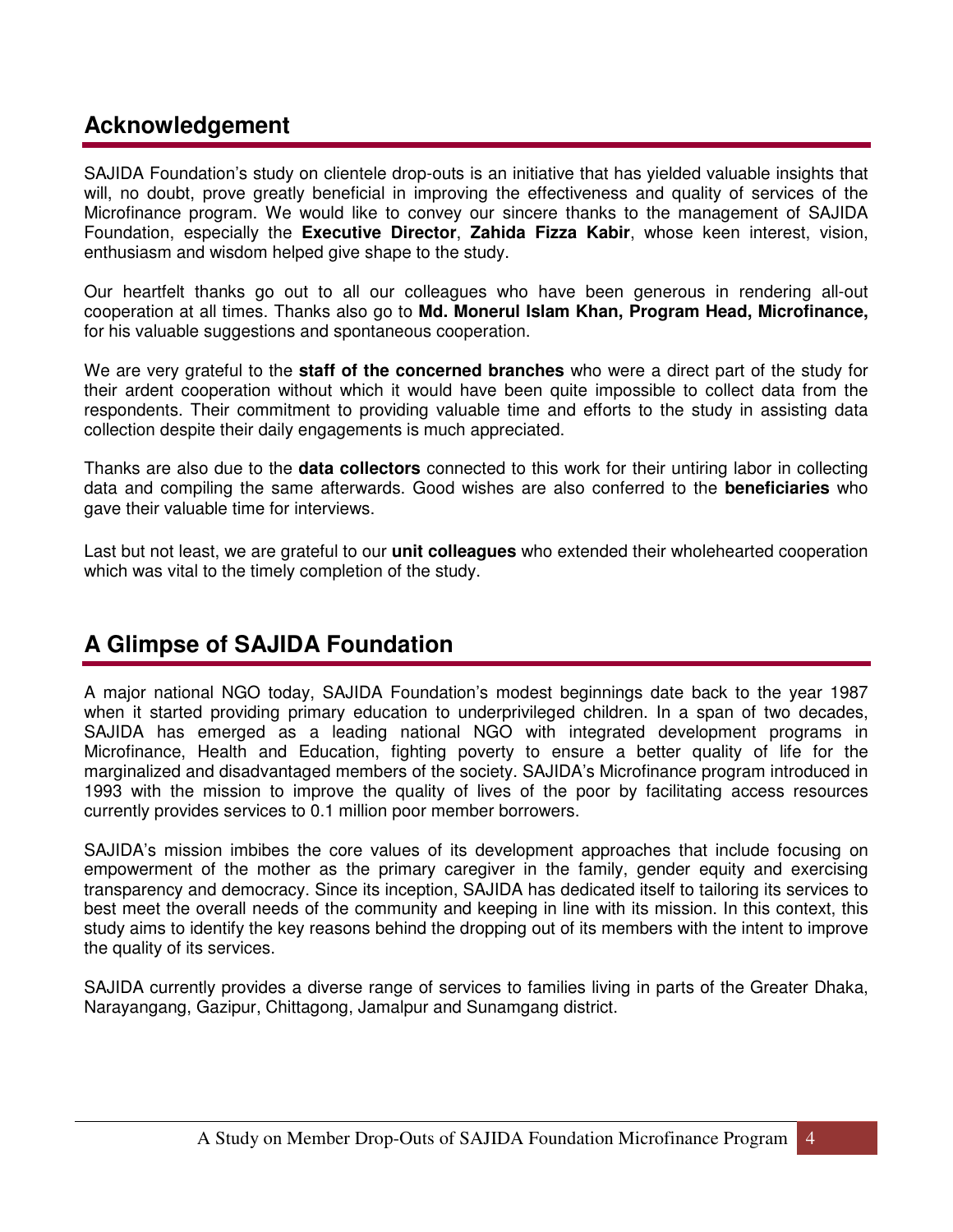### **Introduction and Background of Study**

Bangladesh is considered to be the 'motherland' of microfinance, spanning more than three decades and engaging directly or indirectly nearly 90% of the poor. With nearly 30 million people receiving services or taking loans from NGOs, and a good portion even taking loans from different NGOs at the same time, microfinance plays a vital role at the grassroots level of the economy as well as in the national socio-economic arena.

Although widely in practice for such an extended period of time and involving such a vast majority of the poor, few studies have been conducted with regards to the multi-dimensional impact of microfinance on human life. Some studies that can be found in this context focus mainly on the role of micro-credit in development which still remains a much debated topic. Thus, numerous issues pertinent to the MFI and its stakeholders are yet to be studied. One such issue that is a major setback for MFIs and that deserves particular investigation is that of member drop-outs. In this regard, SAJIDA Foundation is keen to identify the causes behind member drop-outs with the intent to control the phenomenon in the future. Alongside the practices of the standard MF model, SAJIDA Foundation puts equal emphasis on academic as well as institutional approaches and strives to synthesize and apply all three in a rational way in all its development initiatives.

### **Objectives**

The study comprehensively approaches and inspects different dimensions of the program with immediate and wider objectives that are as follows:

### **a. Immediate Objectives**

- Know the level of customer relationship
- Know the clientele views regarding existing products
- Understand the attitude of the clientele regarding the organization and its services
- Measure the attitude and performance of team members of branches
- Find out the overall reasons for member drop-outs

#### **b. Wider/Long-term Objectives**

- Modify policies and provide clientele-friendly and demand-driven products
- Develop sustainable customer relationship
- Develop better services for the customers and effective marketing
- Incorporate cost-effective policies
- Foster long-term unity of members towards the organization's mission Implementation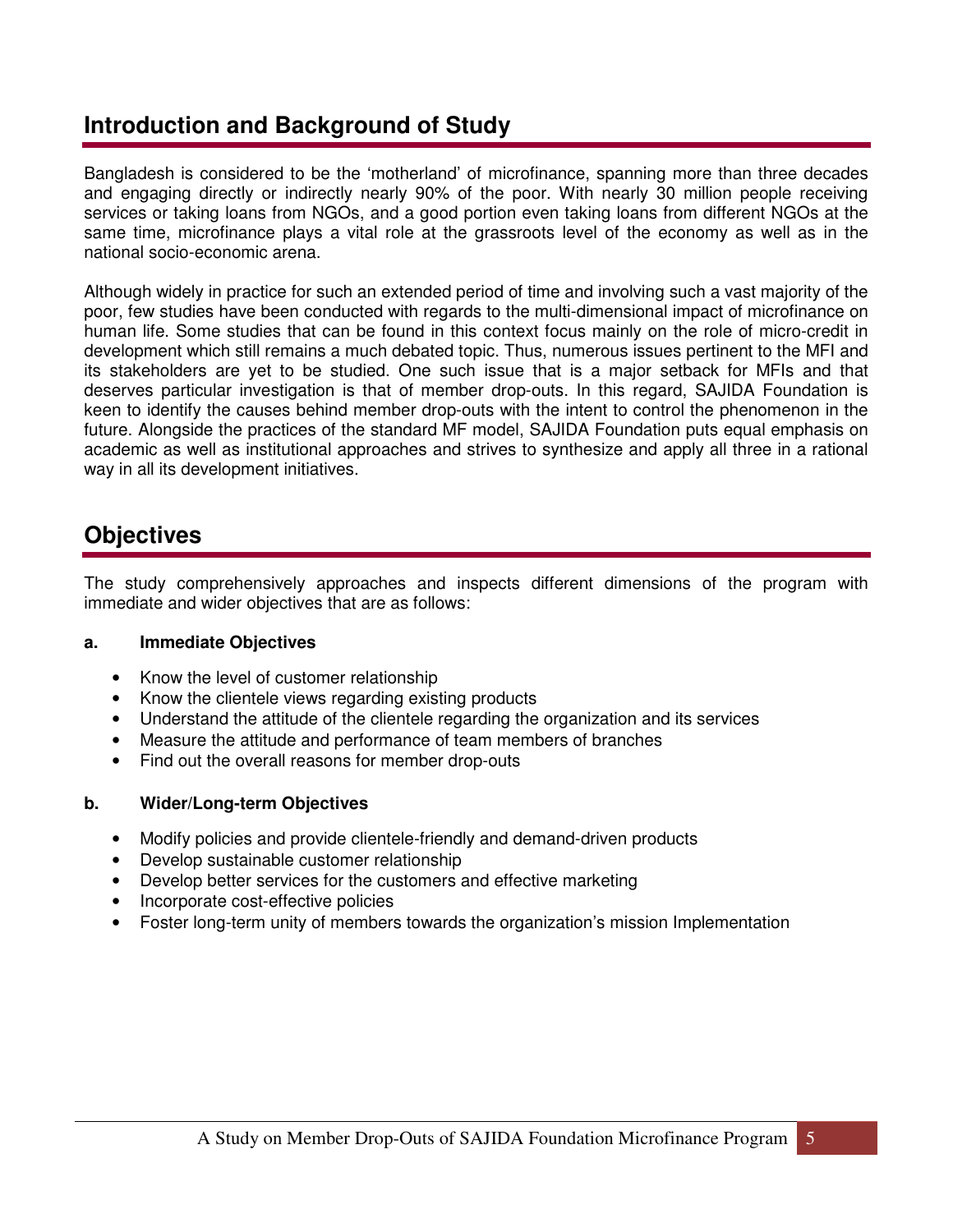### **Study Design:**

### **a. Selection of branches and clientele for the survey**

Clientele for the study was selected from the entire working area of SAJIDA Foundation, including Dhaka, Narayanganj, Gazipur and Chittagong. Twenty (20) branches (almost one-third of total branches) from new and old operational areas were included in the survey for data collection. Both urban and rural operations as well as branches demonstrating low and high dropout trends and clients have been integrated in this survey.

| <b>SL</b>      | Name of the<br><b>Branch</b> | <b>Branch</b><br>no. | <b>Number of</b><br><b>Respondent</b> | <b>SL</b>       | Name of the<br><b>Branch</b> | <b>Branch</b><br>no | <b>Number of</b><br><b>Respondent</b> |
|----------------|------------------------------|----------------------|---------------------------------------|-----------------|------------------------------|---------------------|---------------------------------------|
|                | Rahamatpur                   |                      | 25                                    | 11              | Fatullah                     | 29                  | 20                                    |
| $\overline{2}$ | Lalbag                       | 4                    | 25                                    | 12              | Konabari                     | 32                  | 20                                    |
| 3              | <b>Baddah</b>                | 6                    | 25                                    | 13              | Nababpur                     | 33                  | 20                                    |
| 4              | Chunkutia                    |                      | 25                                    | 14              | Madanpur                     | 40                  | 20                                    |
| 5              | Sanir Akhara                 | 8                    | 25                                    | 15              | Rupgang                      | 42                  | 20                                    |
| 6              | Uttara                       | 10                   | 25                                    | 16              | Malibag                      | 44                  | 20                                    |
| 7              | Panchabati                   | 12                   | 25                                    | 17              | ME (EDP)                     | 01                  | 10                                    |
| 8              | Shiddhirgong                 | 20                   | 20                                    | 18              | ME (EDP)                     | 02                  | 10                                    |
| 9              | Nababgang                    | 26                   | 20                                    | 19              | Khulshi                      | 51                  | 13                                    |
| 10             | Komargang                    | 28                   | 20                                    | 20              | Halisohor                    | 53                  | 12 <sub>2</sub>                       |
|                | <b>Subtotal</b>              |                      | 235                                   | <b>Subtotal</b> |                              |                     | 165                                   |

#### **Table 1.0: Details of Branches**

#### **Total Respondent = 400**

To cover all sorts of products, data was collected from Dhaka, Narayangong, Gazipur and Chittagong comprising RMC, UMC and ME (EDP) branches. Dropped-out respondents were selected from the period between November 2008 and March 2009. To ensure required number of respondents 1,200 were enlisted primarily. Subsequently 400 members were selected through the systematic random sampling technique. By this method every third person was selected as a respondent and 400 dropouts were interviewed. In the event of absence of respective members, every fourth person was selected for interview. Members who in the meantime had left their previous addresses were automatically eliminated from the study. The final analysis was based on the information gathered through interviews with all 400 respondents using a structured questionnaire.

### **b. Data Collection Procedure**

Five professional and trained data collectors, all possessing post-graduate qualifications were appointed for data collection. They also received an extensive day-long training on data collection, especially in the context of microfinance. It is noteworthy that the structured questionnaire was finalized after an extensive field test. Respective Branch Managers and Field Officers provided the necessary assistance to identify randomly selected dropped out members. The interviews began on April 16, 2009 and ended on the first week of July, 2009. On an average, 8 respondents were interviewed on each working day by each data collector. The collected data was verified by the members of the SAJIDA Foundation training unit. Some data - such as the number of dropouts of relevant branches - was collected from secondary MIS sources.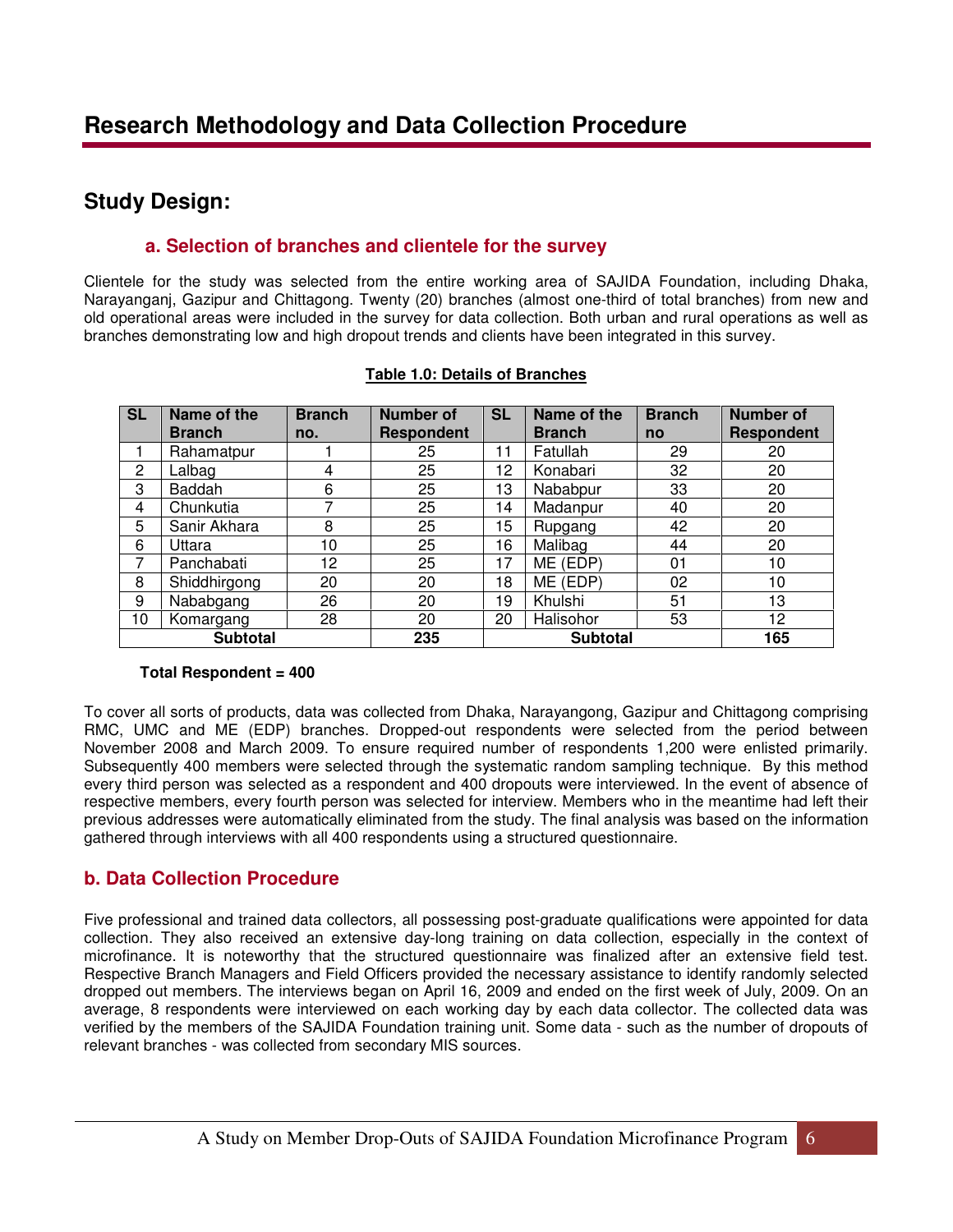### **Dropping Out Perspective and Impact**

All microfinance organizations must face challenges that emerge due to intrinsic conflicts between its policies and practices. This is because policies that are designed to cater to the targeted poor very often falter when it comes to practice or execution at the grassroots level. Even when the organization does reach the marginalized poor it has to step back to maintain professional performance. For instance, when members fail to make timely repayments on loans, the organization must take measures to exclude such members to ensure successful running of the program. These members are tactfully coerced into withdrawing from the program. As such, the drop-out phenomenon is deeply related to the paradoxes within the microfinance program.

In this regard, with the intent to 'weed out' problematic members, SAJIDA Foundation let go of nearly 34% of its members from 20 of its branches over the last five months. Thus, through this 'weed out' practice, a substantial number of clients who are somehow deviant are 'pushed out' by the program staff on a regular basis. Synthesis between policies and practices therefore remain a big challenge that the organization must overcome in order to reduce its member drop-out rate.

While it is important to maintain a healthy client base to ensure optimum program performance, high exclusion rates increase multisided operational expenses including training, orientation, administrative and marketing cost. High and immature exclusion also weakens the organizational structure and indirectly diverts the organization from its mission, while its clientele are unable to evaluate the services of the organization designed for their socioeconomic development and overall betterment. Brief member attachments make it difficult to assess the impact of the program which is why a high dropout rate particularly interrupts effective implementation of the organizational mission. Unexpected dropping out of members not only creates instability within the program, but is a threat to the organization in the context of loan disbursement, portfolio target, income of service charges and overall sustainability.

### **Limitations of the Study**

A degree of limitations and obstacles are common to all studies, particularly those conducted at the grassroots level. A common problem faced in conducting this particular study was the lack of professional and skilled data collectors in the microfinance field. Indoor training to collect quality data, in this case, was not sufficient due to the complex nature of the microfinance program itself as well as the issue of member drop-outs. Thus it proved difficult for data collectors who do not have sufficient experience in the field of Microfinance to gather the required information through multiple cross questionnaires. This, along with other challenges and limitations faced in this study are as follows:

- Lack of professional experience in the microfinance field
- Data collectors from different fields
- Members' change of address
- Inconsistency in members' response
- Time management difficulties faced by staff in finding the respondents

Additionally, the present study emphasizes particular factors such as voluntary and involuntary exclusion and other related issues from the perspectives of both the MFI and the clientele. However, wider perspectives – such as geographical phenomenon, age and other socio-economical factors which might influence the dropping out of members – have not received adequate emphasis.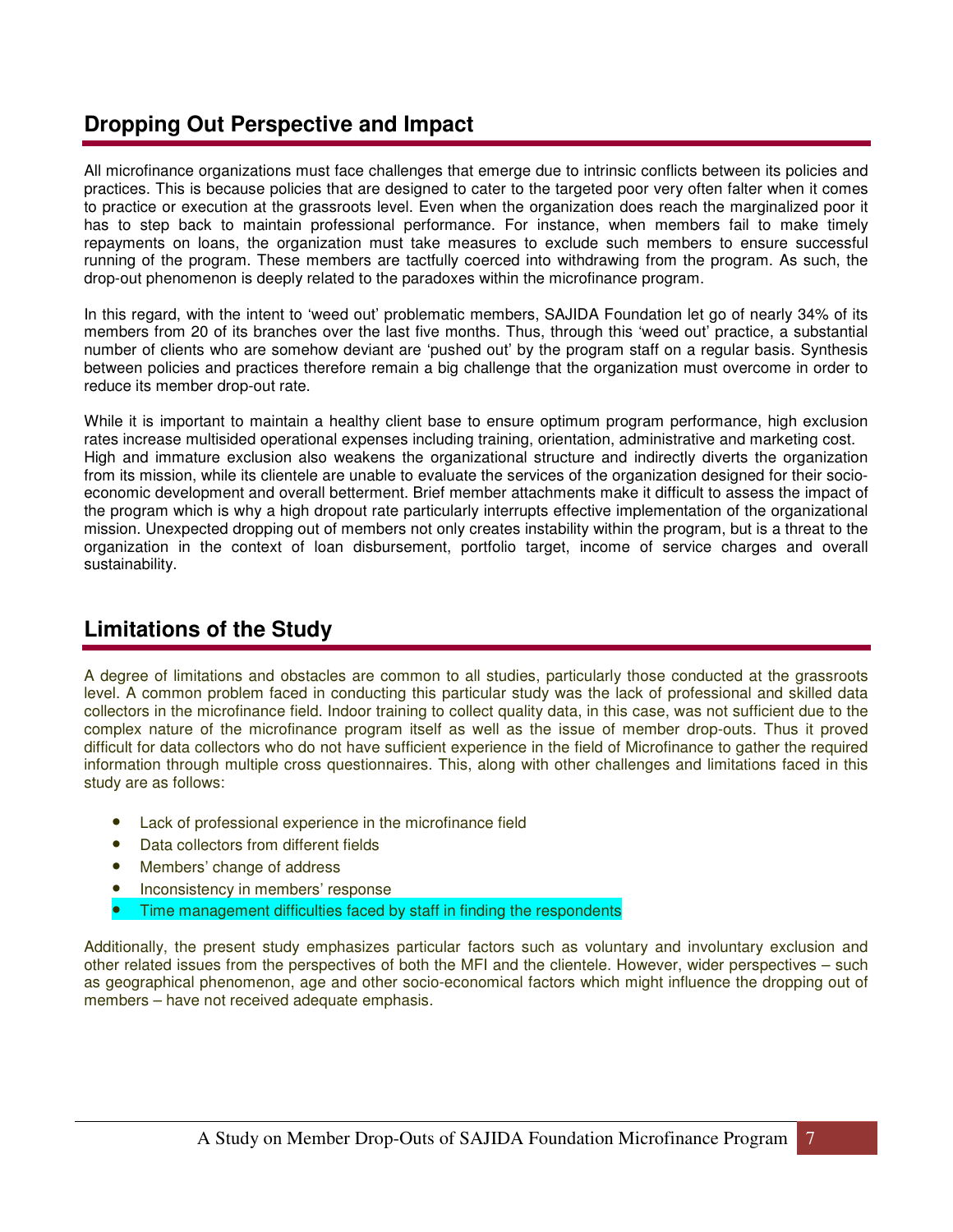## **Chapter I : Summary of Findings**

#### **Dropping out of Members and Causes**

The issue of member drop-out in the microfinance industry is a complex and multifaceted phenomenon with no singular cause or motive. Comprehensive internal and external factors play an almost equally important role leading to the phenomenon of dropping out. The purpose of this study is to identify some of the basic causes associated with dropping out, focusing primarily on major trends.



**Figure 2: Causes behind dropping out**

The study found that some of the major causes behind member drop-out include inability to repay loans, wrongly selected clientele, inadequate marketing and loose customer relations, group responsibility of loan payment, multiple membership, misconduct with members, guarantor system and a few rigid trendy service facilities, as illustrated in the figure above.

These findings are further elaborated as follows:

### **Appropriate clientele targeting**

In the initial year, 65% of the members leave or are expelled from the program. This trend underscores the importance of careful and accurate targeting of clientele which is a basic, yet vital requirement of the microfinance program corresponding to member selection and criteria. Flaws in the memberselection process is likely to lead to the occurrence of dropouts in the program.

### **Mission sharing gap**

Effective integration between the organization's mission and the goal of the members is important for the success of a program. When the organizational mission is not communicated properly with the clientele, it is not possible to maintain a lasting and stable relationship with the members during the

course of which both the organization and the member can be benefitted equally. Lack of such effective integration is one of the factors leading to member drop-out.

### **Customer relationship and marketing**

A strong and positive relationship with the clientele is very important for long-term cohesion of members in the microfinance program. Only 35% of the members continue their membership towards the second year and fewer beyond second year. The remaining 65% maintain relationship with the organization only for one year or less and a significant number of members leave the organization voluntarily. The data provides a poor picture of inadequate customer care especially in the induction year. Only competitive customer care, especially in the induction years can alter the dropout scenario in the future. Inadequate marketing of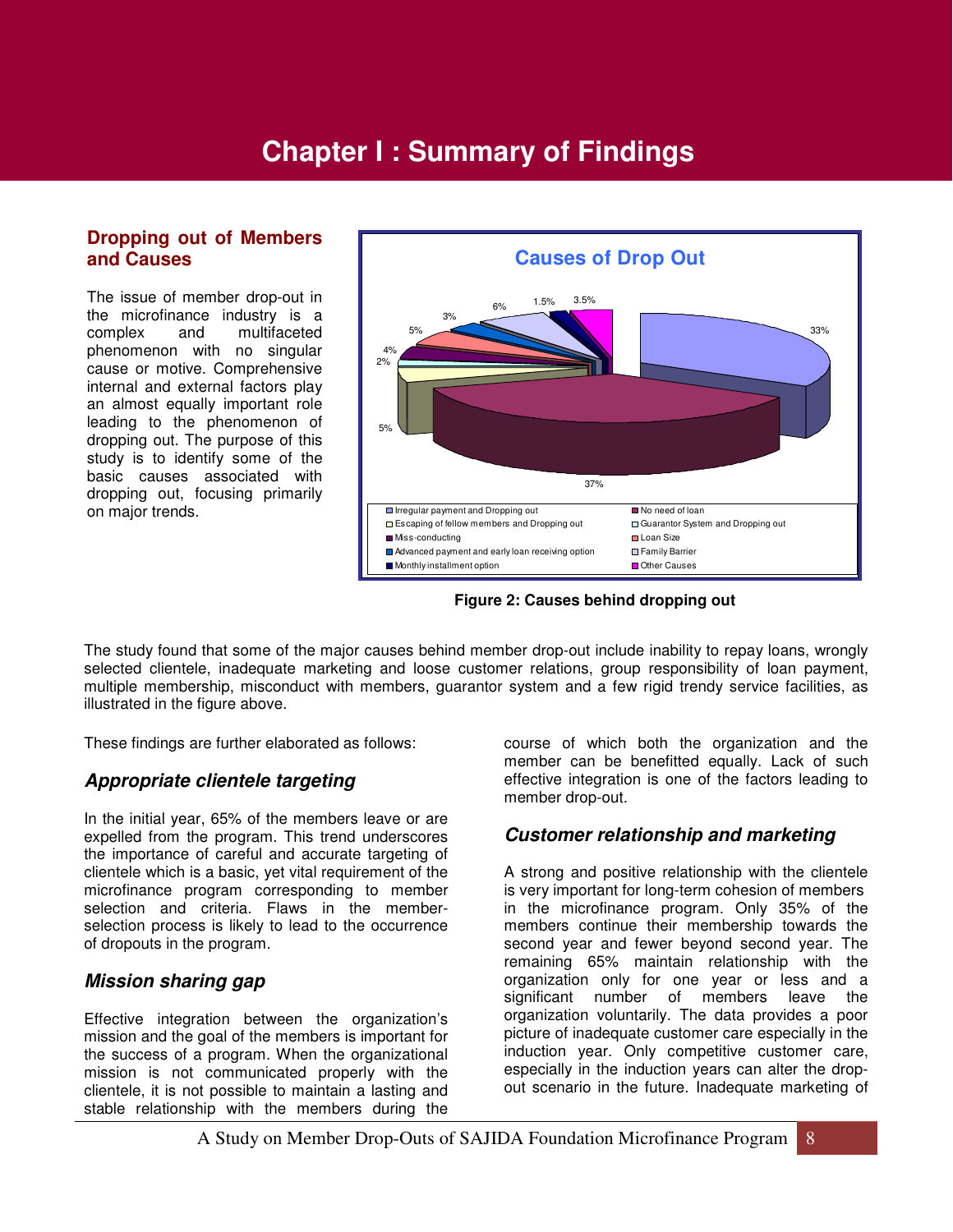facilities and rigid policies may also cause a good number of members to drop out.

### **Different service providers, multiple memberships and choice diversification**

A correlation seems to exist between dropping out and multiple memberships as well as competitive service providing system. Nearly 43% of the exited members are availing services from different NGOs resulting in greater choice diversification. Members prefer testing and short-listing existing service providers before settling on one to obtain services from. This is a continuous process where members are motivated to select an organization by the pattern and various characteristics of products and services that the organization offers. Bigger loan sizes, flexible attendance at the center meetings, savings and loan installment adjustments etc. are facilities that typically influence the client's decision in choosing between different competitors in the field. As such, clientele-friendly services and products can improve the exclusion situation.

### **Irregular payment**

Irregular payment is one of the main reasons behind member drop-outs in the Microfinance program. The data collected reveals that almost 33% of the members were unable to regularly pay their installments. This culture of irregular payment leads to the eventual divide between the member and the organization.

Individually irregular payment culture is the most significant reason of dropping out of clientele. The MIS data - 'Savings Refund Register' - also supports the fact that 34% members were 'pushed out' directly or indirectly by the organization due to their failure to make payments on their loans within the established time frame. In some instances the members where unaware that their membership with the organization had been revoked after their loans had been adjusted with their savings. Mutual discussions can reduce such type of unexpected exclusion.

### **No need of loan**

A significant 37% of the respondents discontinued their membership on the grounds that they are no longer in need of loans. This figure is not an absolute indication of less demand for loan. Since a good number of members have multiple

memberships it might be assumed that a portion of them are receiving loans elsewhere. The fact remains however, that they have discontinued membership on the basis of this claim. Other factors such as weak customer relations, loan size, misconduct, area changing etc. are also connected with this indicator.

### **Escaping of fellow members**

Escaping of fellow members from the center plays a major role in member drop-outs. The system of group mechanism and group responsibility obligates fellow members to pay the unpaid amount of escaped members and thus, unwilling to bear the escapee's loan liabilities, many members drop out of the centre. According to the study, this has been a reason for the dropping out of nearly 5% of the members.

### **Guarantor System**

Interestingly, the guarantor system has emerged as one of the factors leading to member drop-out and around 2% of the members have departed due to their inability to ensure their guarantor. The vulnerable poor are faced with this difficulty since their acquaintances are usually reluctant to step forward and take responsibility for their loans.

### **Misconduct**

Misconduct with members, however trivial or slight, is also one of the reasons that have been identified for member drop-out. 4% of total members claim to have suffered some form of misconduct and thus left the program.

### **Loan Size**

The study indicates that in some cases it is the size of the loan that leads members to discontinue their membership. The disappearance of nearly 5% of the members is connected to their loan expectations. In most cases members left the organization when their expectation for bigger amounts of loan was met with disappointment.

### **Advance payment and early loan receiving option**

Although members are usually given loans for one year, they have the option of making advance payments up to five weeks earlier than their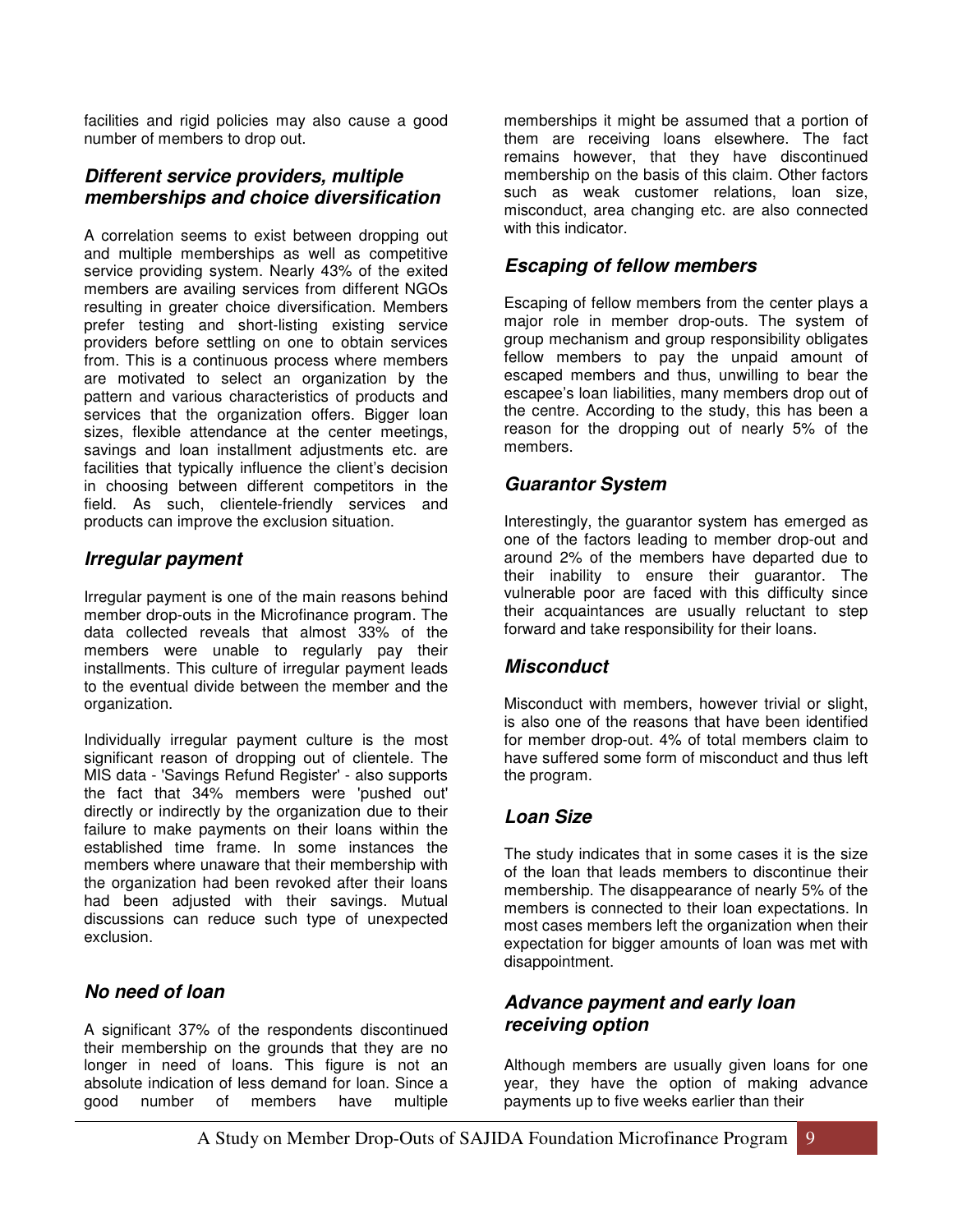scheduled date. This option often poses as a problem when some members in need of funds try to make payments ahead of the five-week early payment timeframe and then try to compel loan officers to provide larger loans. So while members push for early loans through advance payments, loan officers are reluctant to accept advance payments made earlier than five weeks as per policy. This mismatch eventually results in the dropping out of members. The study found that 3% of the total members left the organization because of issues related to advance payment and early loan receiving option.

#### **Mandatory attendance and family barriers**

.

In total around 6% of the members were unable to continue their membership because of the mandatory attendance rule and family barriers. It is evident from the study that a few members do not receive loan with family consent and, as a result, the heads of their families or income earners later

**Table 1.1 : Causes behind dropping out** 

impose barriers to the members' receipt of loan. In a few other cases, working members find it inconvenient to regularly attend center meetings due their job schedules.

### **Monthly installment option**

1.5% of members have withdrawn their memberships for want of a monthly installment option in place of the weekly installment option. These members usually want monthly or extended time for installments due to their income patterns, time constraints or other similar issues.

### **Other Causes**

Other less significant events that lead to member drop-out include illness, project failure, death of husband, getting no HELP facility etc.

Around 3.5% members have terminated their memberships because of such issues

| SI. No | Cause                                           | <b>Person</b> | %    |
|--------|-------------------------------------------------|---------------|------|
|        | Irregular payment                               | 132           | 33   |
| 2      | No need of loan                                 | 147           | 37   |
| 3      | Escaping of fellow members                      | 20            | 5    |
|        | <b>Guarantor System</b>                         | 8             | 2    |
| 5      | Misconduct                                      | 16            |      |
| 6      | Loan size                                       | 21            |      |
|        | Advance payment and early loan receiving option | 12            |      |
| 8      | Mandatory attendance and family barrier         | 24            | 6    |
| 9      | Monthly installment option                      | 6             | 1.50 |
| 10     | <b>Other Causes</b>                             | 14            | 3.50 |
|        | Total                                           | 400           | 100  |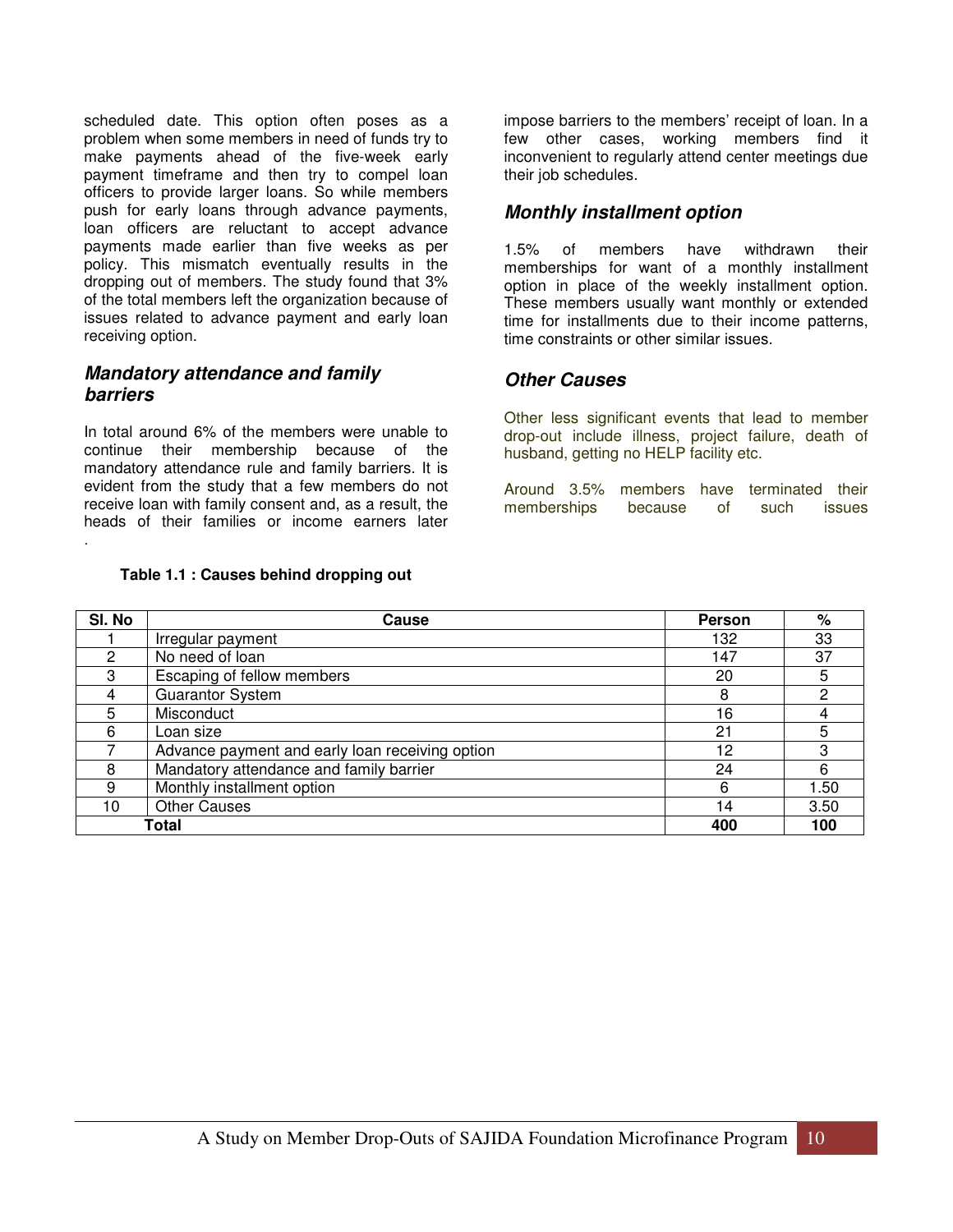# **A Closer Look at Dropout Study Findings Chapter II :**

### **Membership**

Among the dropouts 65% were members for just one year, 14% had two-year memberships, and 9% had three-year memberships. The remaining 12% had been members for four years or more.



**Figure 2: Year-wise Member Drop-out Ratio** 

This indicates that drop-out rate is highest among first year clientele and that among the newly admitted members 65% do not continue their relationship onto the following year with the organization. This trend implies that the clients are "testing" the MFI. The phenomenon also indicates the possibility of reducing the drop-out rate by strengthening relationship with the clientele. For microfinance organizations high drop-out rates are potential threats in terms of loan disbursement, portfolio target, income of service charges and overall sustainability.

### **Use of loan (last loan)**

A significant finding of the study is that 71% of total dropped out members used their loans for small businesses. This trend of proper utilization of loan among dropped out members is apparently very good. Of the rest, 7% of the respondents used their loans to buy rickshaws, 2.5% used their loans to buy sewing machines and 6% of the respondents spent their loans on family consumption. It is noteworthy that very few spent the loans on consumption.



**Figure 3: Loan Utilization** 

### **Present Status of Business/Project**

66.5% of the total respondents surveyed affirmed that their business/project is running properly. On the other hand 33.5% said that their business is not running at all.

The fact that a good percentage of respondents are successfully running their businesses is a very good indicator contradicting the commonly held misconception that microcredit tends to pauperize the clientele.



**Figure 4: Present Status of Members' Business/ Project**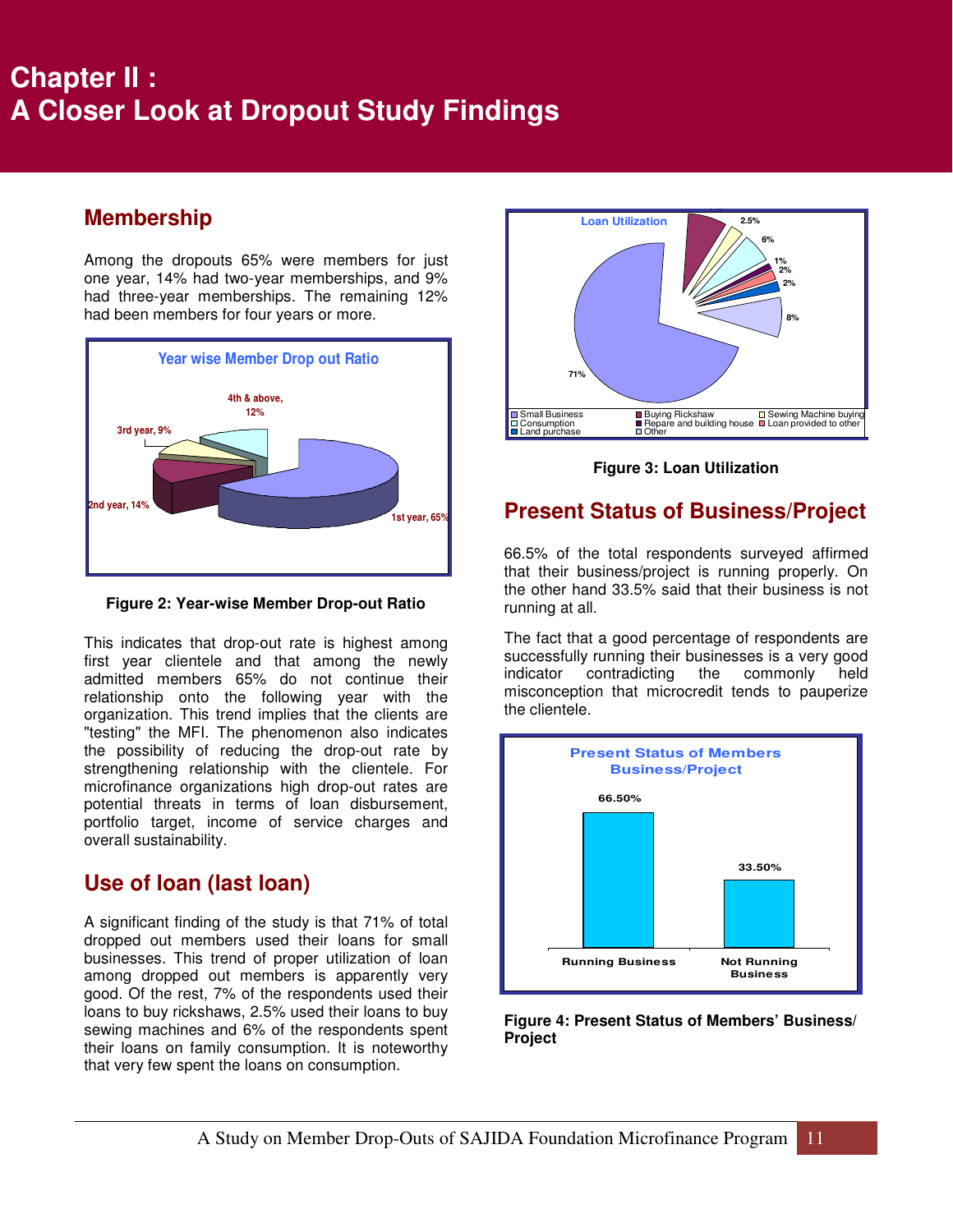### **Voluntary Member Drop-out**

Almost 82% of dropouts admitted to have voluntarily terminated their memberships while 15% maintained that they did not leave organization voluntarily at all. The rest of the members (3%) did not give a clear response regarding dropping out.

These statistics point to the growing freedom of choice exercised by the clientele today. It also suggests that with better service the organization can appeal to the clientele's preference, thereby reducing the drop-out rate.



### **Involuntary Member Drop-Out**

Of the total respondents, 11% stated that the organization had rescinded their memberships after loan repayment. Most members who had been 'weeded out' as such by the staff members were willing to maintain their relationship with the organization. These members were not in control of their exclusion themselves to the extent that in some instances they were not even aware that they had been excluded.

### **Other Causes**

Other less significant events such as illness, project failure, death of husband, getting no HELP facility etc. also played a role in member's exclusion. Around 3.5% members broke off from the organization due to such issues.

### **Causes behind Voluntary Drop-out**

Of the respondents who voluntarily withdrew their memberships, 33% decided to do so because they were unable to pay loan installments regularly. Interestingly, 37% claimed that they were no longer in need of loan. 6% had discontinued their membership because they had lost their businesses and 5% had decided to rescind their membership as the size of loan did not meet their expectations. Besides these issues, misconduct, advance payment and instant loan demand, family barrier, lack of monthly installment option, HELP claim etc emerged as factors leading to voluntary drop-out of

#### **Figure 5: The Nature of Dropping Out**

members. In most cases individual and/or multiple issues persisted over the general voluntary exit issues.

#### **Repayment rate of loan installment by the exited members**

83.5% of the dropped out members claimed to have regularly paid their loan installments. On the other hand 16.5% members were unable to pay their loan installments on a regular basis. However, this claim regarding regular payment by the members is a bit inconsistent since nearly 33% of the respondents had previously admitted that they could not pay the loan installments on a regular basis. This indicates a possible gap between the members' and MFI's 'regularity' conception. 45% of members who were unable to make regular payments on their loan had surrendered their memberships due to irregular payments.

### **Attendance at the center**

Of the total respondents, 65% of the members attended the weekly center meetings during their membership while 33.5% were not regular at the center meetings.

### **Mandatory Attendance and Family Barrier**

Because of the compulsory attendance system and due to the imposition of family barriers, around 6% of the respondents cut off their relationships with the organization. It appears that some members did not receive loans with family consent as a result of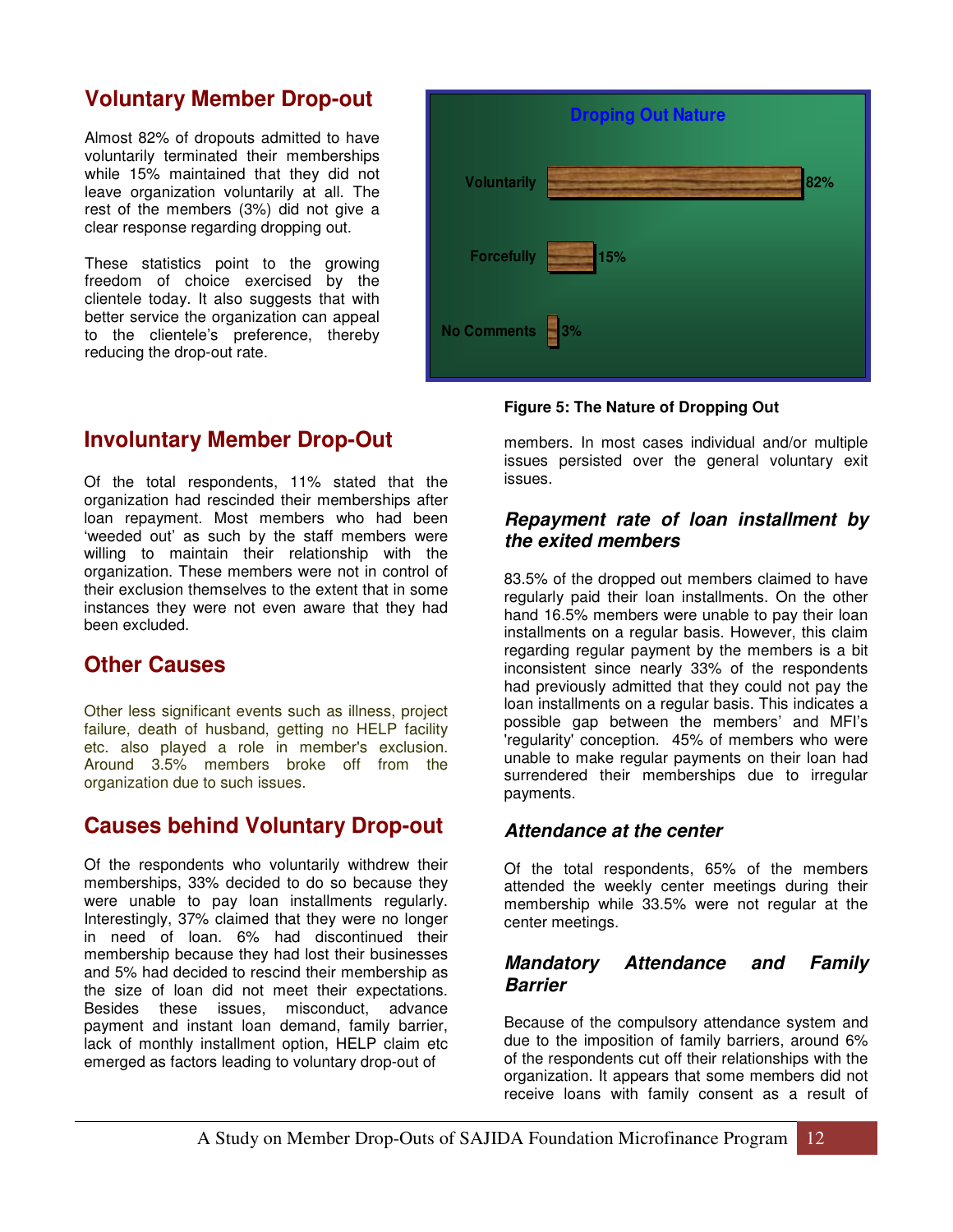which the family heads or income-earners later imposed barriers against loan receipt of the members.

#### **Escaping of the members and installment payment**

Of the total respondents, 81% stated that during their membership one or more than one member had escaped from their center. 69% of these respondents had made payments for the escaped members. 20% of those who had to bear the escaped members' loan liabilities commented that they had terminated their memberships because of this hassle.

In total 5% of the members dropped out because they had to pay on behalf of the escaped members. Often the long-term impact of the system of making payments for fellow members can be unfair on both the members and organization.

### **Guarantor/Collateral**

Although the guarantor/collateral system is an important feature for the operational success of the organization, it poses as an impediment towards member sustainability. As the data reveals, around 2% of the members departed as they were unable to ensure their guarantor/collateral.

### **Misconduct**

Only 4% of the members claim to have been victim to misconduct and leaving the organization for that particular reason. The rest of the members have no such complaints.

### **Loan Expectations**

73% of the total respondents stated that they received expected amount of loan. On the contrary 27% complained that they did not receive expected amount of loan. Of those whose expectations of loan amount were not met, (often this amount was bigger) 5% discontinued their memberships because of this disappointment.

### **Advance payment and early loan receiving option**

Beside loan size, sometimes advance loan payment and the hassle of early loan receipt emerges as a problem. Mismatch on the above issues ultimately

ends with the dropping out of members. 3% of the total members left the organization because of related issues.

#### **Monthly installment option**

1.5% of the members detached from the organization due to their preference for a monthly installment option over the existing weekly installment system. Reason for this preference for a monthly or extended time for installment includes income patterns, time restraints and other similar issues.

#### **Savings withdrawal**

About 7% of members wanted to withdraw their savings during their membership. (The rate is a bit low since 65% respondents had only one-year membership. Usually members are not permitted to withdraw their savings during the first year). A small percentage of members (1.5%) stated that less opportunity to withdraw savings had contributed towards their decision to eventually break their ties with the organization.

### **HELP Services**

HELP is a service provided by SAJIDA where members contribute a very low premium amount towards an insurance package to ensure social protection and security for member families. At a modest annual premium amount of Tk. 250, this insurance provides coverage against various risks such as, sickness, death, asset loss and accidents.

The study found that 84% of the respondents were in favor of the provided services while 16% said that they did not like the services at all.

When asked whether they thought the Tk. 250 yearly HELP premium added extra pressure, 18% of the members held that it did, while the remaining 82% did not think so. It is noteworthy that only 1% of the total member drop-out is linked with HELP. Holistic marketing, availability and increased awareness of more information regarding HELP can change the negative attitudes of members and help them to better understand the objectives and goal of HELP, which is basically intended for the betterment of the clientele.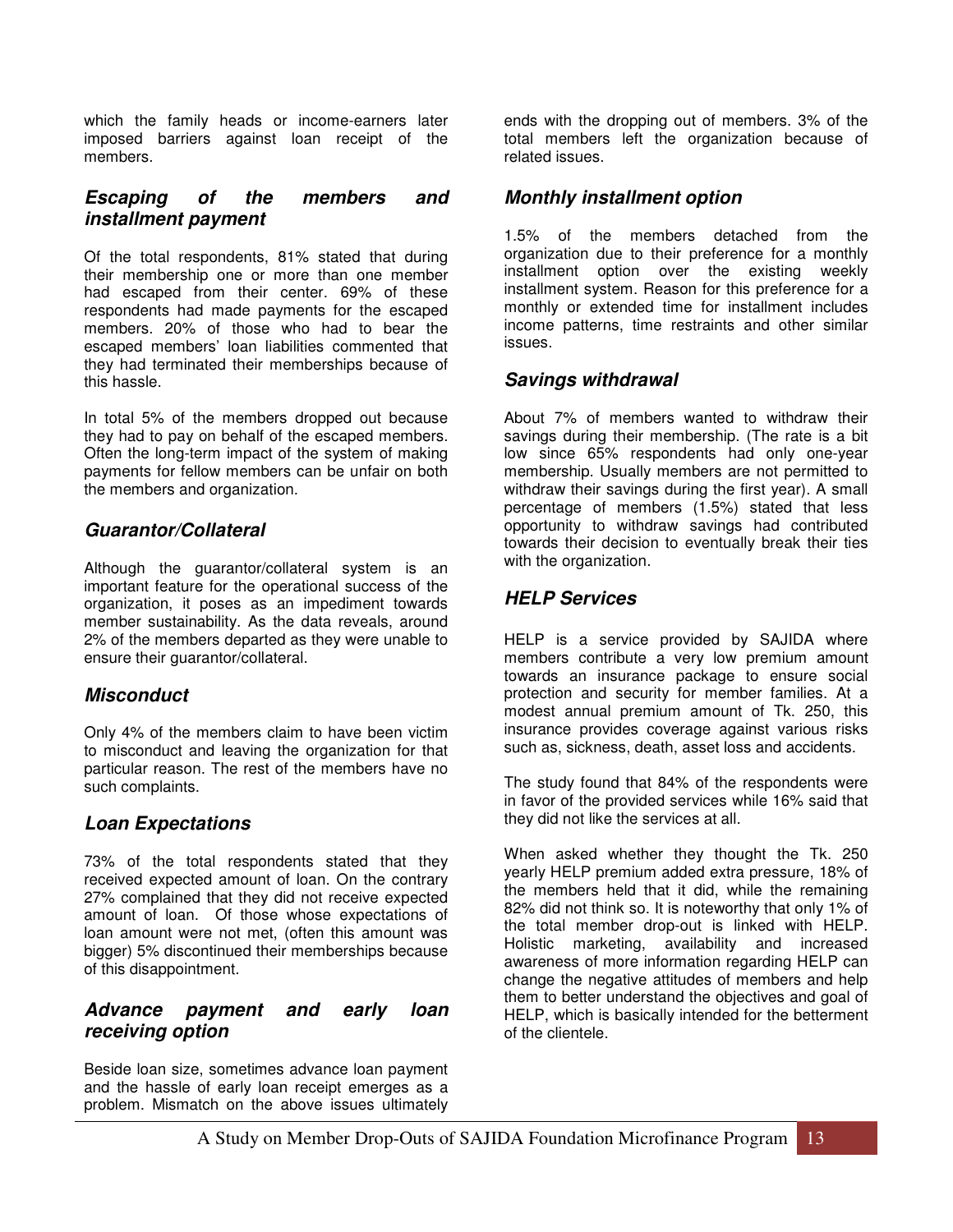### **Dealings of Dropouts with other NGOs**

Currently almost 43% of dropouts are availing services from other NGOs or service providers. Departed members have dealings with all the major existing NGOs such as ASA, Grameen Bank, BRAC, MANABIK, SSS, TMSS. Among these NGOs ASA individually is ahead in all contexts engaging 9% of SAJIDA Foundation's dropouts. 5.5% now have memberships with Grameen Bank, 4.1% with BRAC, 1.2% with Manabik and 1% with SSS. A remarkable number of members receive loan from different local NGOs, multipurpose cooperatives or from other national NGOs. It can be assumed that some services of these NGOs are better and in some cases they are greater risk-takers as well. Inadequate or a less aggressive marketing strategy can also be reasons for the members to be less inclined to maintain long-term cohesion with SAJIDA Foundation. A good portion of members are also unaware of many folded services delivery of SAJIDA Foundation.

### **Opinions of dropouts regarding services of other NGOs**

Members differed on their opinions regarding the delivery of services. 30% - the majority – opined that greater flexibility of attendance at the center meetings was their reason for taking loans from other NGOs. 15% stated that bigger loan size attracted them to a different NGO. Around 11% believe that a loan installment adjusting facility with savings is a better service pattern for them. 6% think that a monthly installment facility is good one and another 6% consider health services as a valuable service. It is evident that in response to greater diversity of service members are increasingly exercising greater freedom of choice.

### **Option of Readmission to SAJIDA Foundation**

Other less significant events such as illness, project failure, death of husband, getting no HELP facility



#### **Figure 6: Attractive Services of other MFIs**

etc. also played a role in member's exclusion. Around 3.5% of the members broke off from the organization due to such issues.

Despite the dropping out of members over the last couple of months almost 56% of the members expressed interest in readmitting to SAJIDA Foundation. Conversely, 44% lost their interest to come back again. Though the percentage of those willing to readmit is relatively lower than readmission rate, the loss of interest in readmission demonstrated by 44% of dropped out members is undoubtedly disappointing. An analysis of the number of dropped out members over the last five months reveal that every year nearly 53% of members withdrew their memberships. So it is of concern that after a certain period a small number of new members will persist.



**Figure 7: Readmission Attitude**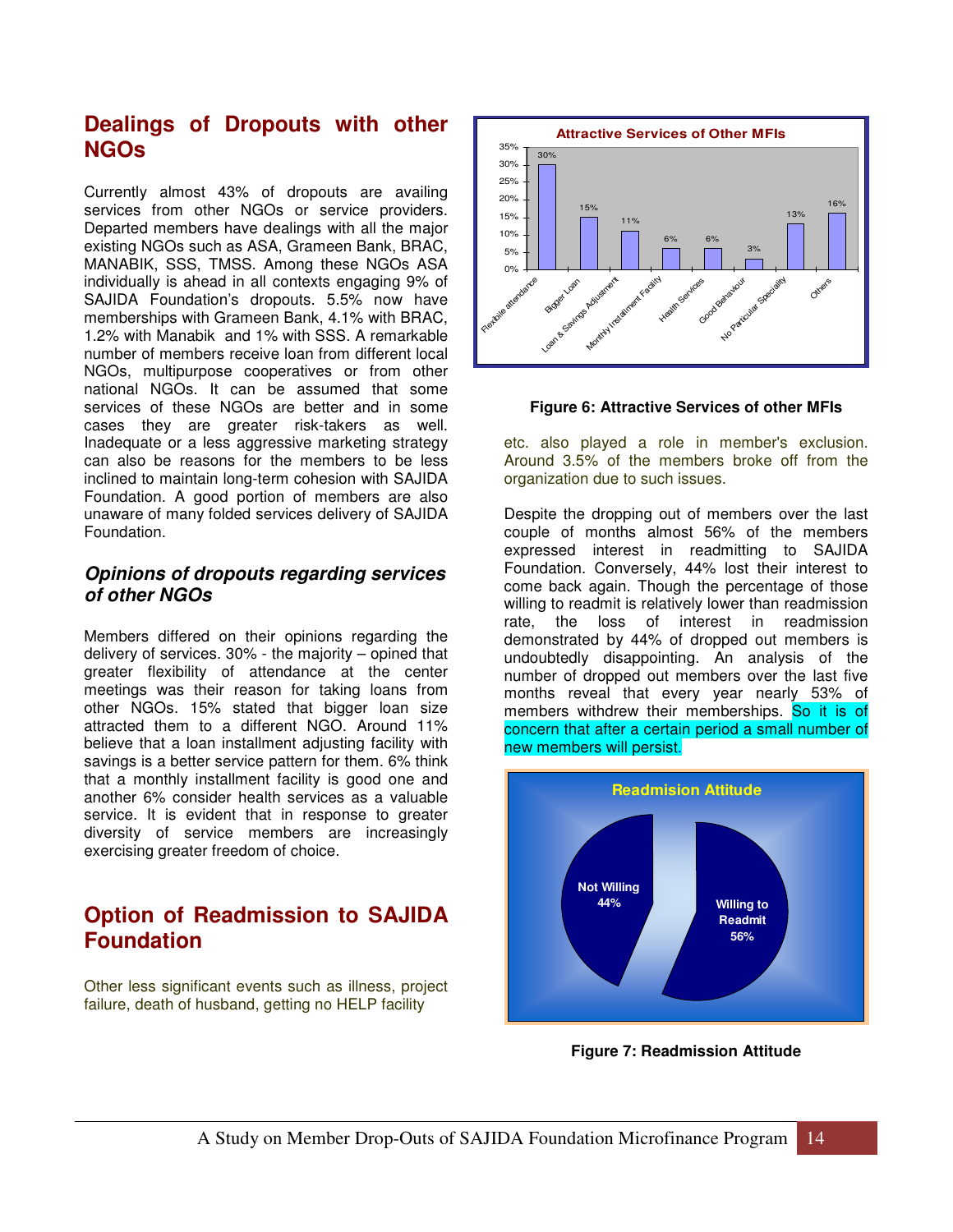### **Conclusion**

Exceptions aside, dropping-out of members from the MFI presents a significant problem for SAJIDA Foundation, as well as other microfinance organizations, frequently increasing the organization's cost structure, discouraging other clients and gradually reducing prospects of sustainability. Not only is it detrimental with respect to clients and individual microfinance organizations, but is equally damaging to the entire microfinance industry. SAJIDA Foundation's study of this phenomenon has successfully fulfilled its overall objectives of analyzing the organization's relationship with its target clientele, understanding their opinions regarding products as well as the organization and identifying some of the key causes of member drop-out with the ultimate goal to bring down high drop-out rates.

The findings of this study suggests that overcoming this problem entails close and systematic monitoring of dropouts and moving away from rigid credit driven policies and approaches. The tendency of field staff to implement rigid models of the MFIs, while aware that this is unsuited to the clientele, must be corrected. It is also important for the organization to be alert and responsive to the needs of the clientele which may involve loans for emergency medical and health bills, inevitable and emergency social and family programs, mortgage to build house, necessary consumption and so on. Addressing such needs calls for innovation and diversity in products which would help both the organization and clientele in the long-run in meeting individual objectives as well as the organizational mission.

### **Recommendations**

- To minimize unexpected dropping out of members, appropriate clientele selection and accurate targeting is most essential. Selecting appropriate members to ensure better clientele involve keen observation, gathering more information, behavior analyzing, onsite monitoring etc. and so field staff must be careful regarding these issues. Local management should be responsible for selecting the right members and may follow some of the approaches discussed.
- The organization's mission should parallel the clients' goal to reduce member drop-out. In this regard, a formal and systematic mission-sharing process should be incorporated into the program.
- Since dropping out is closely linked with loan payment, particular attention and efficient conduct of payments is vital. Regular formal and informal interaction with all counterparts including members, guardians and guarantors can improve the situation.
- More clientele-friendly loans and products, policies and conventions can also improve the drop-out scenario. Very short-term loans, long-term (more then one-year) loans and an effective rescheduling system can safeguard against member drop-outs to some extent. Easing the pressures of 'on time realization,' maintaining unity and avoiding conflict is also likely to bring about positive changes in the drop-out picture.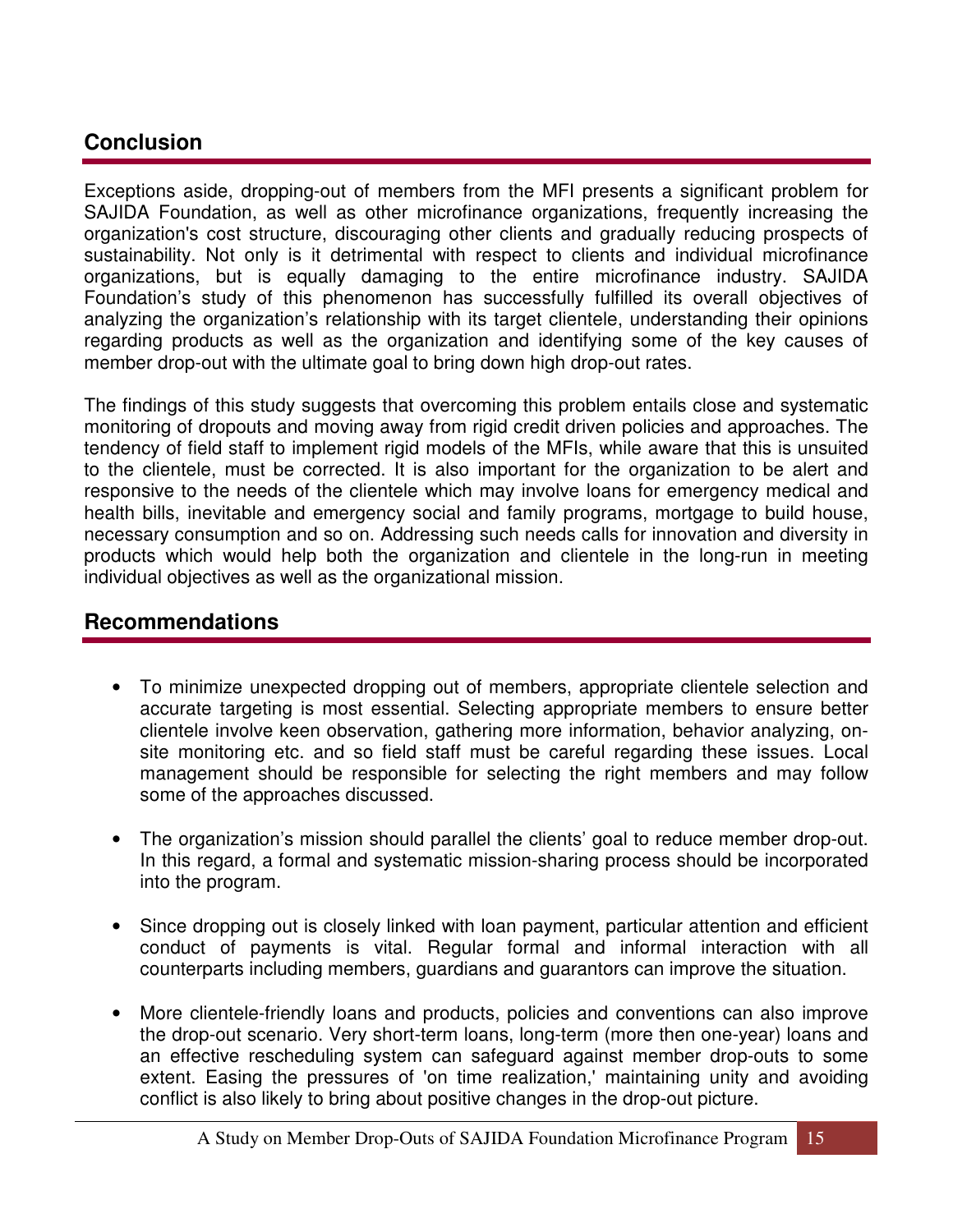- Continual and aggressive marketing as well as improved customer care can produce a significant decline in the member drop-out rate. Technical and integrated approaches of marketing which can be incorporated at center meetings, daily disbursement meetings, HELP claim payment meetings and other formal meetings might improve customer relations and consequently cut down the number of dropouts.
- Nurturing strong customer relations by maintaining warm and amiable demeanor in dealings with the clientele can assure reduction in the drop-out rate of members. Pleasant and professional conduct should be imbibed within the culture of the organization. While it may often be necessary to deal firmly with deviant or troublesome clients, it is important for the staff to exercise maximum professionalism in their conduct.
- Careful observation and attention should be applied to the 'Pruning' or 'weeding out' process so as to prevent accidental exclusion of potentially good members. The survey shows that a significant number of members are willing to readmit and take loans, which suggests that the member screening was not thorough enough to retain members who, with proper handling, may have been sustained.
- The size of loan has been a factor leading to the dropping out of members. The organization can consider offering bigger loans for eligible members following a thorough assessment of members' projects and assets.
- More flexible policies on savings adjustment, center meeting attendance and practice by the field staff can somewhat alter the drop-out rate.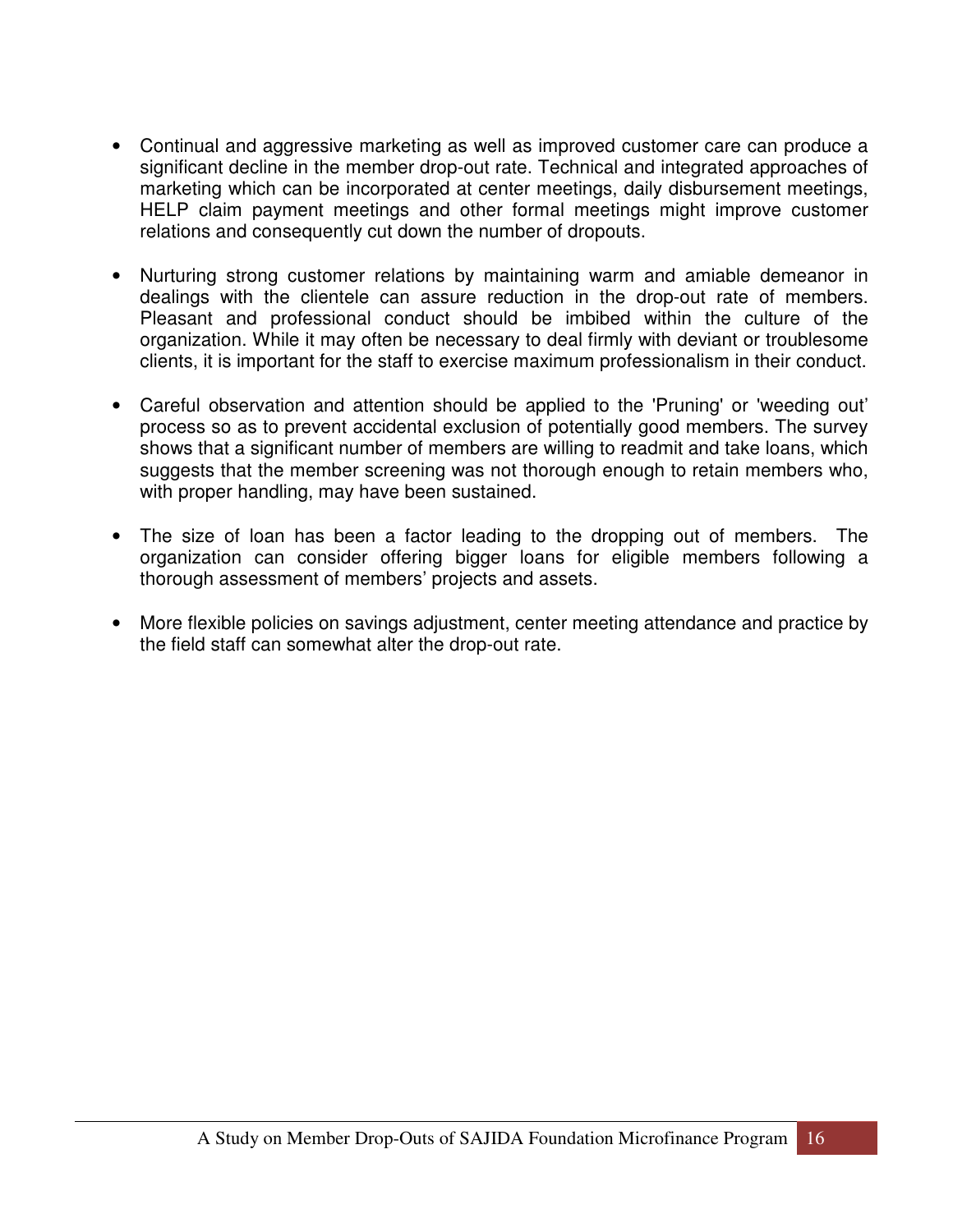### **Annexure -1**

### SAJIDA Foundation

Member Drop Out Scenario of Microfinance Program November 2008 to March 2009

| <b>Branch</b>   | Dropout<br>Nov'08 | Dropout<br>Dec'08 | Dropout<br>Jan'09 | Dropout<br>Feb'09 | Dropout<br>Mar'09 | <b>Total Dropout</b> |
|-----------------|-------------------|-------------------|-------------------|-------------------|-------------------|----------------------|
| <b>RMC</b>      |                   |                   |                   |                   |                   |                      |
| Branch-01       | 179               | 95                | 145               | 180               | 157               | 756                  |
| Branch-02       | 198               | 128               | 202               | 144               | 146               | 818                  |
| Branch-03       | 66                | 39                | 50                | 56                | 57                | 268                  |
| Branch-07       | 113               | 59                | 108               | 107               | 101               | 488                  |
| Branch-09       | 202               | 149               | 161               | 138               | 192               | 842                  |
| Branch-11       | 144               | 72                | 118               | 249               | 124               | 707                  |
| Branch-12       | 110               | 82                | 101               | 113               | 129               | 535                  |
| Branch-13       | 135               | 67                | 93                | 101               | 89                | 485                  |
| Branch-15       | 159               | 73                | 99                | 93                | 94                | 518                  |
| Branch-21       | 10                | $\overline{7}$    | 37                | 44                | 26                | 124                  |
| Branch-22       | 113               | 79                | 114               | 118               | 133               | 557                  |
| Branch-23       | 23                | 27                | 40                | 36                | 36                | 162                  |
| Branch-26       | 33                | 11                | 43                | 130               | 89                | 306                  |
| Branch-27       | 28                | $\mathbf{1}$      | 41                | 53                | 89                | 212                  |
| Branch-28       | 26                | 8                 | 28                | 46                | 57                | 165                  |
| Branch-29       | 110               | 58                | 87                | 98                | 124               | 477                  |
| Branch-32       | 29                | 15                | 35                | 32                | 21                | 132                  |
| Branch-34       | 19                | 11                | 27                | 35                | 30                | 122                  |
| Branch-35       | 8                 | 6                 | 33                | 17                | 30                | 94                   |
| Branch-38       | 36                | 15                | 28                | 28                | 23                | 130                  |
| Branch-39       | 28                | 24                | 57                | 65                | 62                | 236                  |
| Branch-40       | 27                | 20                | 54                | 49                | 54                | 204                  |
| Branch-41       | 13                | 8                 | 32                | 47                | 35                | 135                  |
| Branch-42       | $\overline{7}$    | 12                | 15                | 59                | 49                | 142                  |
| Branch-43       | 5                 | 14                | 37                | 32                | 40                | 128                  |
| <b>Subtotal</b> | 1,821             | 1,080             | 1,785             | 2,070             | 1,987             | 8,743                |
| <b>UMC</b>      |                   |                   |                   |                   |                   | L,                   |
| Branch-04       | 172               | 89                | 102               | 84                | 89                | 536                  |
| Branch-05       | 95                | 67                | 99                | 93                | 74                | 428                  |
| Branch-06       | 88                | 47                | 67                | 58                | 74                | 334                  |
| Branch 08       | 121               | 74                | 121               | 110               | 123               | 549                  |
| Branch-10       | 40                | 26                | 49                | 65                | 43                | 223                  |
| Branch-14       | 182               | 89                | 147               | 113               | 140               | 671                  |
| Branch-16       | 123               | 87                | 95                | 115               | 118               | 538                  |
| Branch-17       | 131               | 85                | 64                | 55                | 75                | 410                  |
| Branch-18       | 145               | 72                | 89                | 80                | 112               | 498                  |
| Branch-19       | 138               | 111               | 127               | 107               | 122               | 605                  |
| Branch-20       | 156               | 64                | 123               | 124               | 123               | 590                  |

A Study on Member Drop-Outs of SAJIDA Foundation Microfinance Program 17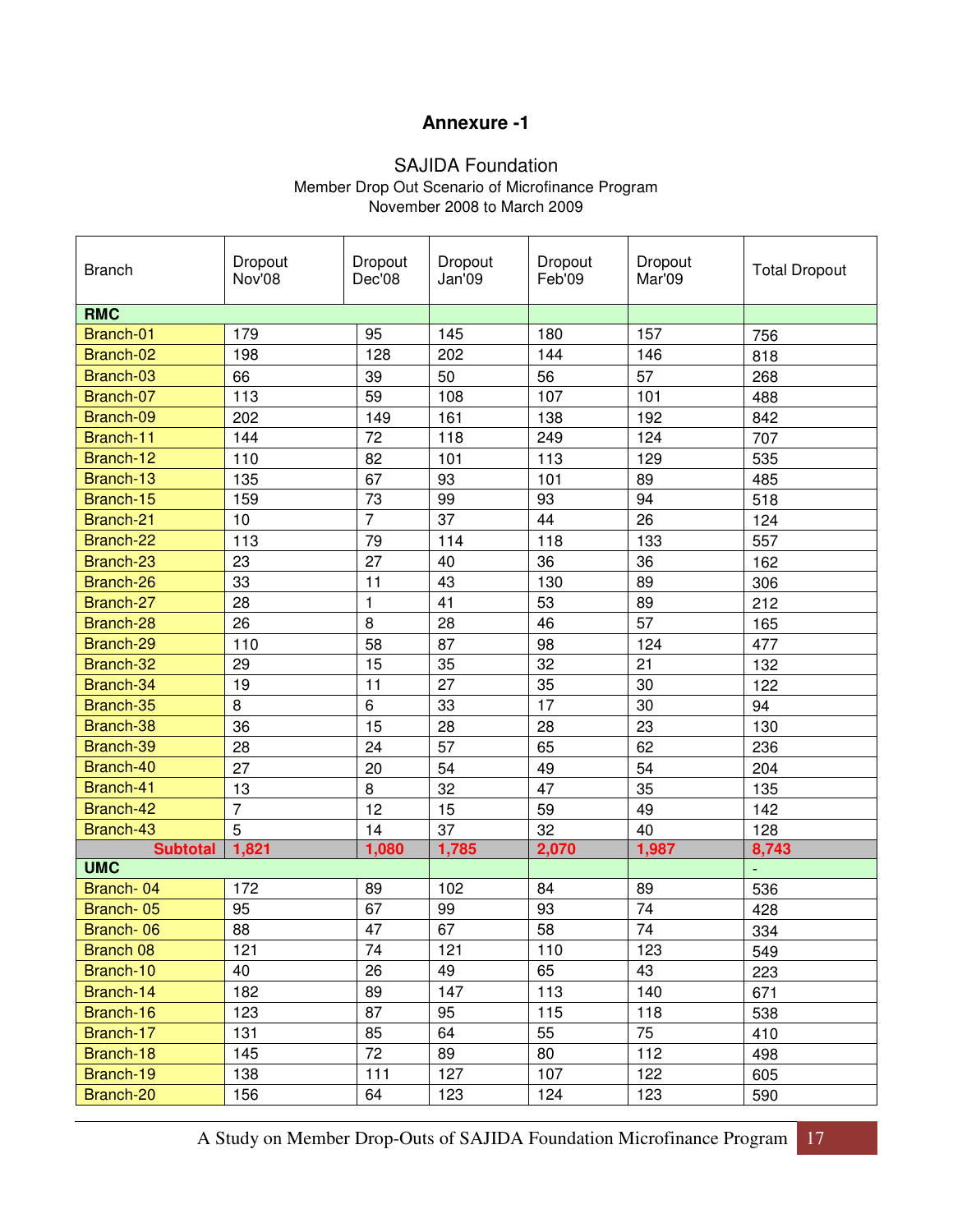| Branch -24         | 50              | 32                      | 42    | 54               | 48              | 226            |
|--------------------|-----------------|-------------------------|-------|------------------|-----------------|----------------|
| Branch-25          | 72              | 46                      | 71    | 74               | 101             | 364            |
| Branch-30          | 102             | 82                      | 92    | 132              | 121             | 529            |
| Branch-31          | 89              | 63                      | 80    | 68               | 96              | 396            |
| Branch-33          | 50              | 26                      | 56    | 30               | 32              | 194            |
| Branch-36          | 40              | 24                      | 71    | 71               | 79              | 285            |
| Branch-37          | 45              | 25                      | 33    | 46               | 46              | 195            |
| Branch-44          | 24              | 19                      | 45    | 27               | 38              | 153            |
| <b>Subtotal</b>    | 1,863           | 1,128                   | 1,573 | 1,506            | 1,654           | 7,724          |
| <b>ME</b>          |                 |                         |       |                  |                 |                |
| $ME-1$             | 11              | $\overline{\mathbf{4}}$ | 31    | 31               | 18              | 95             |
| $ME-2$             | $\overline{4}$  | 8                       | 20    | 14               | 30              | 76             |
| <b>Subtotal</b>    | 15              | 12                      | 51    | 45               | 48              | 171            |
| <b>RNPPO</b>       |                 |                         |       | $\omega_{\rm c}$ |                 | ÷,             |
| Branch-47          | 51              | 32                      | 54    | 67               | 101             | 305            |
| Branch-48          | 29              | 45                      | 69    | 72               | 68              | 283            |
| Branch 49          | 92              | 52                      | 81    | 48               | 51              | 324            |
| Branch 50          | 41              | 19                      | 25    | 28               | 33              | 146            |
| Branch-5           |                 |                         |       | $\mathbb{L}$     | $\mathbf{1}$    | $\mathbf{1}$   |
| Branch-6           |                 |                         |       | 3                | $\overline{4}$  | $\overline{7}$ |
| Branch-10          |                 |                         |       | $\mathbb{L}$     | $\mathbf{1}$    | $\mathbf{1}$   |
| Branch-14          |                 |                         |       | 3                | $\mathbf{1}$    | $\overline{4}$ |
| <b>Subtotal</b>    | 213             | 148                     | 229   | 221              | 260             | 1,071          |
| <b>CTG: UMC</b>    |                 |                         |       |                  |                 | $\omega$ .     |
| Branch-51          | 63              | 39                      | 78    | 77               | 57              | 314            |
| Branch-52          | 104             | 42                      | 74    | $\overline{37}$  | 30              | 287            |
| Branch-53          | 132             | 62                      | 91    | 84               | 64              | 433            |
| Branch-54          | 82              | 37                      | 35    | 66               | 78              | 298            |
| Branch-55          | 87              | 43                      | 76    | 61               | 44              | 311            |
| Branch-56          | $\overline{75}$ | 66                      | 79    | 68               | 50              | 338            |
| Branch-57          | 58              | 67                      | 61    | 31               | 45              | 262            |
| Branch-58          | 34              | 31                      | 35    | 28               | $\overline{25}$ | 153            |
| Branch-61          | 11              | $\overline{11}$         | 8     | $\overline{20}$  | 49              | 99             |
| Branch-62          | 15              | 8                       | 26    | 23               | 30              | 102            |
| <b>Subtotal</b>    | 661             | 406                     | 563   | 495              | 472             | 2,597          |
| <b>CTG: RMC</b>    |                 | 3                       | 23    |                  | 23              |                |
| Branch-59          | $\overline{4}$  | 5                       | 8     | 14               |                 | 67             |
| Branch-60          | 11              |                         |       | 16               | 26              | 66             |
| <b>Subtotal</b>    | 15              | 8                       | 31    | 30               | 49              | 133            |
| <b>Grand Total</b> | 4,588           | 2,782                   | 4,232 | 4,367            | 4,470           | 20,439         |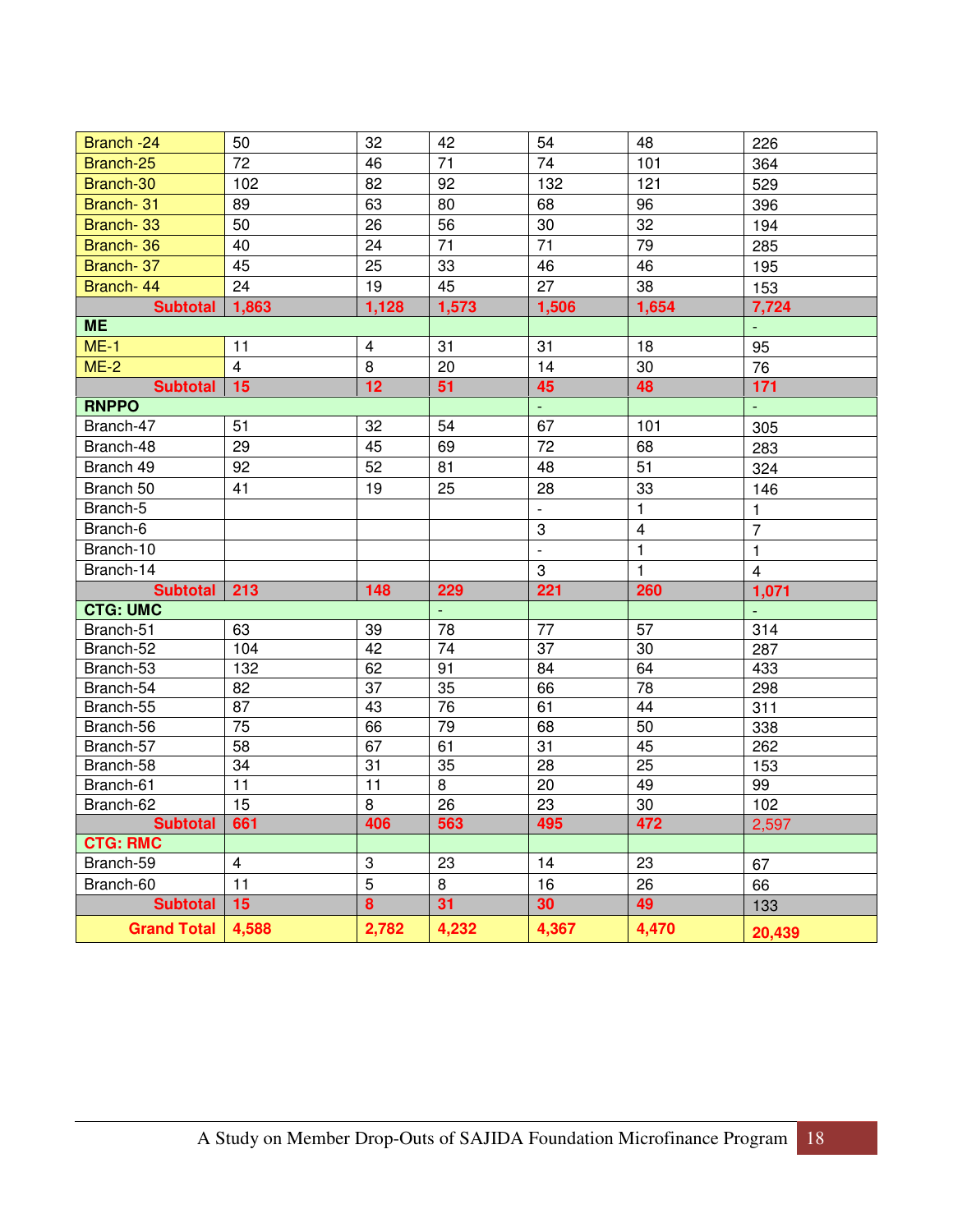### **Annexsure-2**

### সাজেদা ফাউন্ডেশন

বাড়ী নং- ০৮, সড়ক নং- ১৩৮ গুলশান- ০১, ঢাকা- ১২১২

### <u>সদস্য ড্ৰপ আউট বিষয়ক প্ৰশ্নমালা</u>

| নাম                                                                    |                                                                                             |            | পিতা/স্বামী/স্ত্ৰী'র নাম : |  |              |  |
|------------------------------------------------------------------------|---------------------------------------------------------------------------------------------|------------|----------------------------|--|--------------|--|
| বৰ্তমান ঠিকানা                                                         |                                                                                             |            |                            |  |              |  |
| পেশা                                                                   |                                                                                             |            |                            |  |              |  |
| শাখার নাম                                                              |                                                                                             | কেন্দ্ৰ নং |                            |  |              |  |
|                                                                        |                                                                                             |            |                            |  |              |  |
|                                                                        | ১। আপনি কতদিন সাজেদা ফাউন্ডেশনের সদস্য ছিলেন ?                                              |            |                            |  | বছর      মাস |  |
|                                                                        | ২। কতদিন আগে সদস্যপদ বাতিল করেছেন?                                                          |            |                            |  |              |  |
|                                                                        |                                                                                             |            |                            |  |              |  |
|                                                                        | $8$ । ঋণের টাকা (সর্বশেষ) কি কাজে ব্যবহার করেছেন ?                                          |            |                            |  |              |  |
|                                                                        | ৫। প্ৰকল্প/ ব্যবসা/ কাজটি চলছে কি ?                                                         | হ্যা       | না                         |  |              |  |
|                                                                        | ৬। [না হলে ] প্রকল্প/ ব্যবসা/ কাজটি সঠিকভাবে না চলার কারনে কি সদস্যপদ ছেড়েছেন ?            |            |                            |  |              |  |
|                                                                        | হ্না                                                                                        | না         |                            |  |              |  |
|                                                                        | ০৭। সাজেদা ফাউন্ডেশনের সদস্যপদ আপনি কি স্বেচ্ছায় ছেড়ে দিয়েছেন ?                          |            |                            |  |              |  |
|                                                                        | হ্যা                                                                                        | না         |                            |  |              |  |
|                                                                        |                                                                                             |            |                            |  |              |  |
|                                                                        | ০৯। গৃহীত ঋণের কিস্তির টাকা কি ঠিকভাবে পরিশোধ করতে পেরেছিলেন ?                              |            |                            |  |              |  |
|                                                                        | হ্যা                                                                                        | না         |                            |  |              |  |
|                                                                        | ১০। [না হলে ] কিন্তি পরিশোধ করতে না পারার কারনে কি সদস্যপদ ছেড়েছেন?                        |            |                            |  |              |  |
|                                                                        | হ্যা                                                                                        | না         |                            |  |              |  |
|                                                                        | ১১। ঋণ পরিশোধের পর কি কৌশলে আপনাকে বাদ দেয়া হয়েছিল ?                                      |            |                            |  |              |  |
|                                                                        | হ্যা                                                                                        | না         |                            |  |              |  |
|                                                                        | ১২। সদস্য থাকাকালে আপনি কি নিয়মিত কেন্দ্ৰে আসতেন ?                                         |            |                            |  |              |  |
|                                                                        | হ্যা                                                                                        | না         |                            |  |              |  |
|                                                                        | ১৩। [হ্যাঁ হলে] কেন্দ্রে বাধ্যতামূলক উপস্থিত থাকার চাপের কারনে কি আপনি সদস্যপদ ছেড়েছিলেন ? |            |                            |  |              |  |
|                                                                        | হ্যা                                                                                        | না         |                            |  |              |  |
|                                                                        | $\sqrt{58}$ া সদস্য থাকাকালীন সময়ে আপনার কেন্দ্র হতে অন্য কোন সদস্য কি পালিয়ে গিয়েছিল?   |            |                            |  |              |  |
|                                                                        | হ্যা                                                                                        | না         |                            |  |              |  |
|                                                                        | $\delta$ ে। [হ্যাঁ হলে] পলাতক সদস্যর কিস্তি কি আপনাকে পরিশোধ করতে হয়েছিল ?                 |            |                            |  |              |  |
|                                                                        | হ্যা                                                                                        | না         |                            |  |              |  |
|                                                                        | ১৬। অন্যের কিস্তি পরিশোধের ঝামেলা কি আপনার সদস্যপদ ছেড়ে দেওয়ার কারন ?                     |            |                            |  |              |  |
|                                                                        | হ্যা                                                                                        | না         |                            |  |              |  |
| ১৭। সঠিক জামিনদার দিতে না পারার কারণে কি আপনার সদস্যপদ বাতিল হয়েছিল ? |                                                                                             |            |                            |  |              |  |
|                                                                        | হ্যা                                                                                        | না         |                            |  |              |  |
|                                                                        | ১৮। সদস্য থাকাকালীন সময়ে অফিসের কেউ কি কখনো আপনার সাথে খারাপ ব্যবহার করত ?                 |            |                            |  |              |  |
|                                                                        |                                                                                             |            |                            |  |              |  |